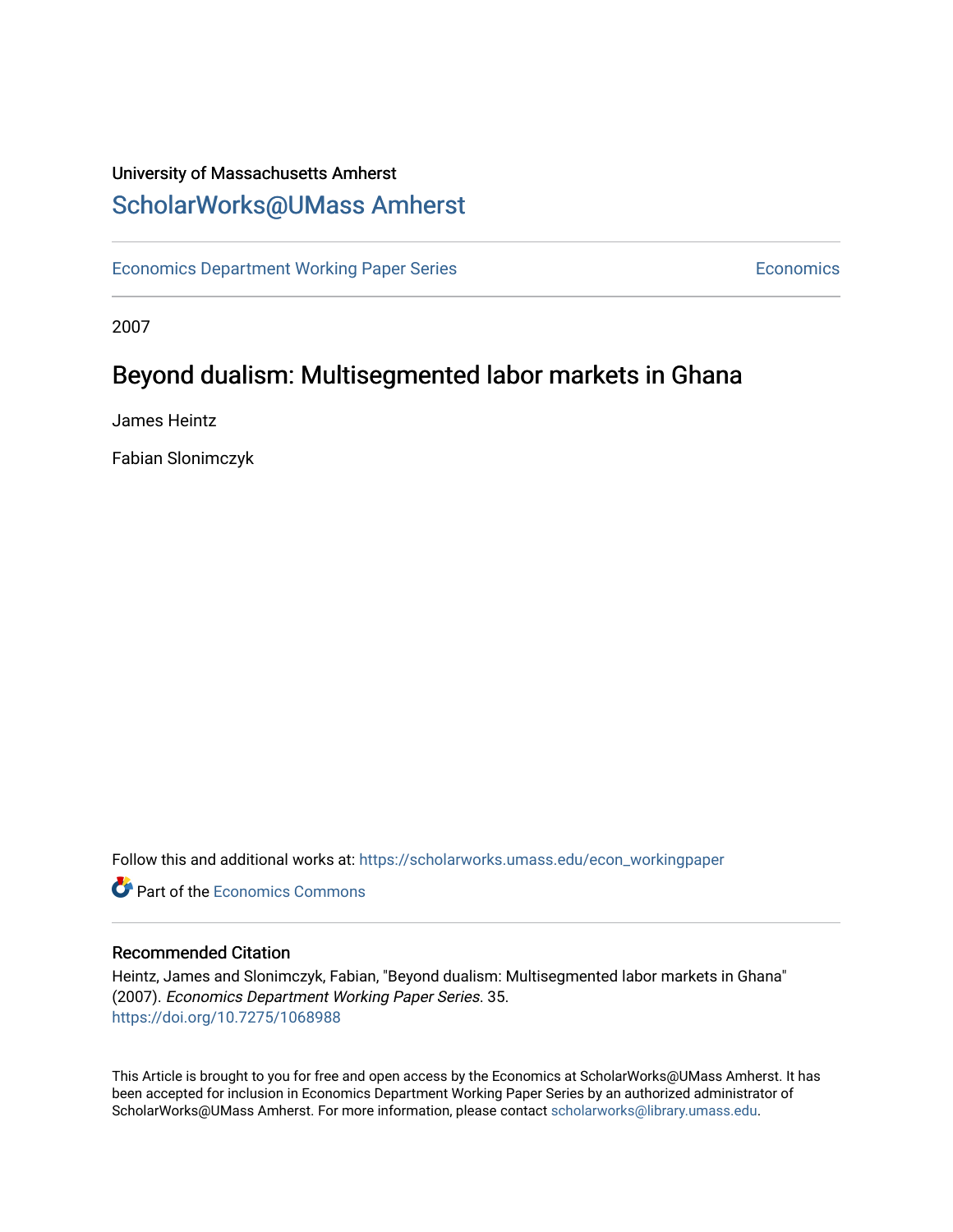# **DEPARTMENT OF ECONOMICS**

# **Working Paper**

**Beyond dualism: Multisegmented labor markets in Ghana** 

by

James Heintz and Fabian Slonimczyk

Working Paper 2007-01



# **UNIVERSITY OF MASSACHUSETTS AMHERST**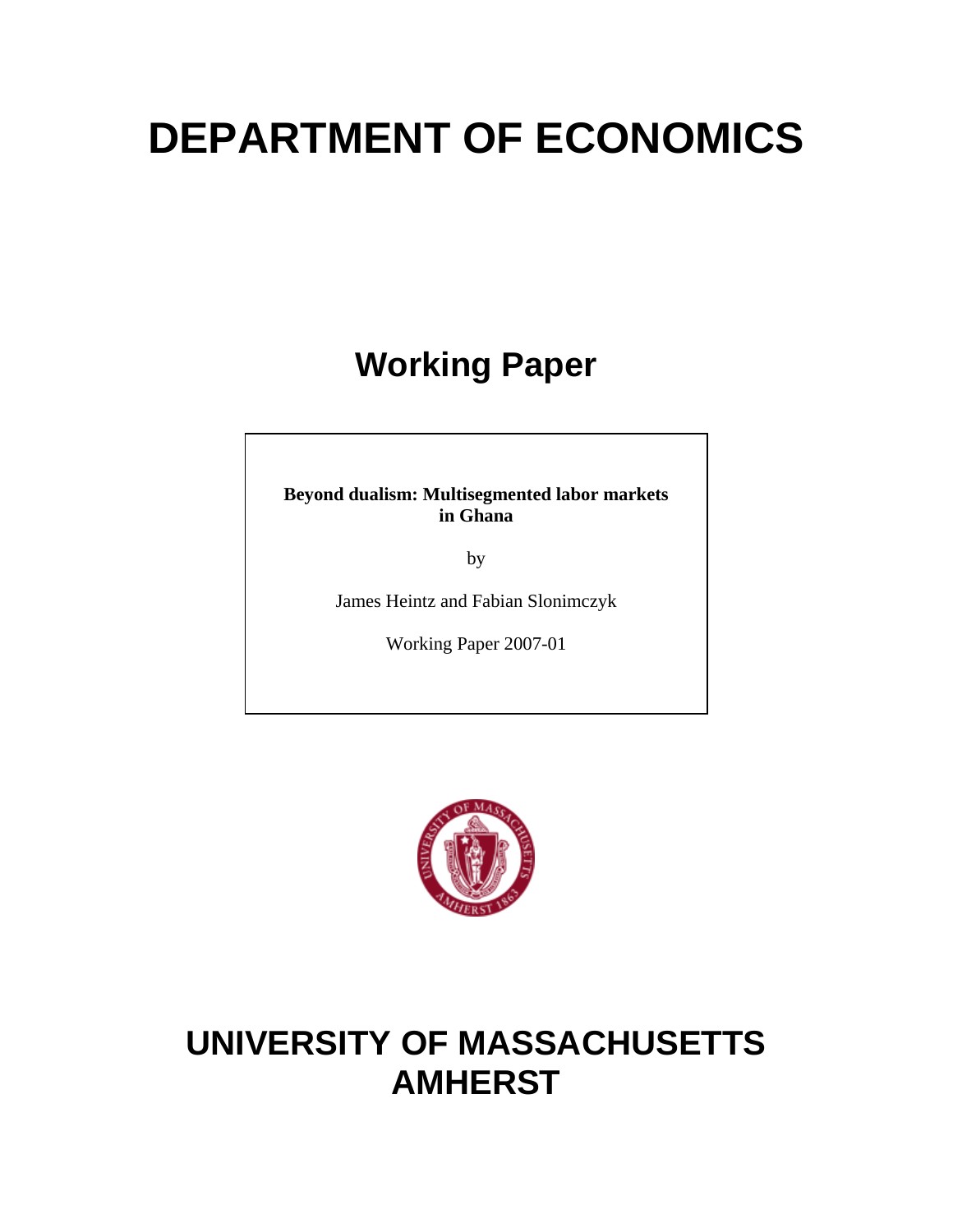# BEYOND DUALISM: MULTI-SEGMENTED LABOR MARKETS IN GHANA

James Heintz and Fabián Slonimczyk

January 1, 2007

#### Abstract

Using estimates of earnings functions in Ghana, this paper examines patterns of labor market segmentation with regard to formal and informal employment. Persistent earnings differentials are used as indicators of limited mobility across segments of the employed labor force. We find evidence of labor market segmentation between formal and informal employment and between different categories of informal employment which cannot be fully explained by human capital, physical asset, or credit market variables. We argue that dualist labor market models may not be appropriate for understanding employment dynamics in all circumstances and an approach that recognizes the multi-segmented character of labor markets may be preferable.

JEL Classification: J21, J30, O17, O55. Key words: dualism, labor markets, employment, segmentation, Ghana.

#### 1 Introduction

It has long been recognized that labor markets and employment dynamics in developing countries differ from those in advanced industrialized economies. Specifically, theories of employment dynamics in developing countries frequently posit a dual labor market composed of two distinct sectors - a formal (or modern) sector and an informal (or traditional) sector. These divisions characterize Ghana's labor market, in which a small number of people work in formal employment and the vast majority work in agricultural or non-farm informal activities. Using empirical analysis of employment in Ghana, this paper argues that traditional dualist models of the labor market may not be appropriate for understanding employment dynamics. Instead, an approach that recognizes the multi-segmented character of labor markets is preferred.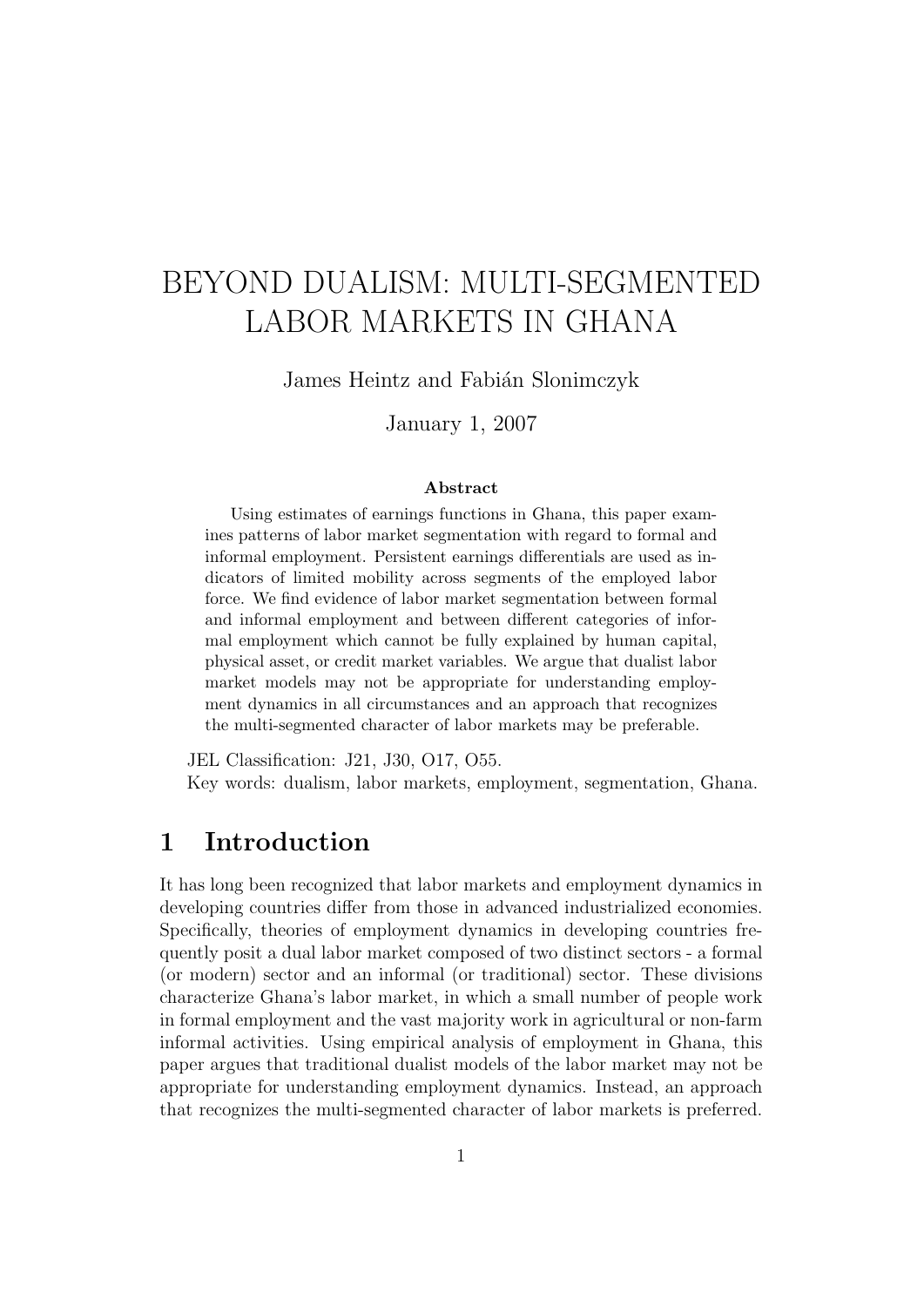The precise formulation of dual labor markets varies from application to application, but the essence of dual labor market models remains fairly consistent. Labor markets in the formal sector are characterized by some form of wage rigidity - either due to explicit government interventions (e.g. social protections such as minimum wage legislation), the bargaining power of workers' organizations, or other imperfections in the formal wage labor market - in which wages remain above the market clearing level<sup>1</sup>. Wage inflexibility creates a situation in which formal employment opportunities are rationed. Individuals who are denied access to employment in the formal sector work in remunerative activities in the informal sector, in which regulatory or distributive distortions are absent. Dual labor market theories have a rich history and have been used to shed light on a range of issues, including migration, open unemployment, economic growth, industrialization, employment subsidies, and distributive outcomes (Lewis [15]; Fei and Ranis [8]; Todaro [25] ; Harris and Todaro [11]; Stiglitz [22][23]; Bourguignon [3]).

In these approaches to the dual nature of labor markets, the "informal" or "traditional" sector is characterized as a homogenous residual, with no barriers to entry, no constraints on mobility, and no rationing of opportunities. However, other studies have suggested that informal labor markets are segmented, worker mobility is constrained and that opportunities in the informal economy may be rationed (Chen et al. [5]; Meagher [17]; Pahl [19]; Hart [12]). Fields [9] suggests that, in certain cases, it may be desirable to elaborate dual labor market models by recognizing the duality that may be apparent in the informal economy itself. The policy implications are potentially significant. Traditional dual labor market theories frequently stress the regulatory and institutional distortions in the formal wage labor market, often arguing for less regulation and greater flexibility. However, if barriers to opportunity and constraints on mobility exist in the informal economy, then a failure to address these factors may perpetuate inequalities, limit improvements in living standards, and fail to address endemic poverty and deprivation, even if the efficiency of formal labor markets were improved.

A number of factors could explain observed patterns of segmentation in informal employment. For example, differences in earnings may simply reflect returns to human capital and the distribution of skills in the workforce. Alternatively, other constraints - outside of the labor market - may limit mobility and produce employment patterns in which otherwise equivalent workers receive different earnings for an hour's work. For example, imperfections in

<sup>&</sup>lt;sup>1</sup>For example, Stiglitz [22] develops a model in which replacing workers is costly, thereby creating an incentive to keep wages above the market clearing level in order to reduce turnover.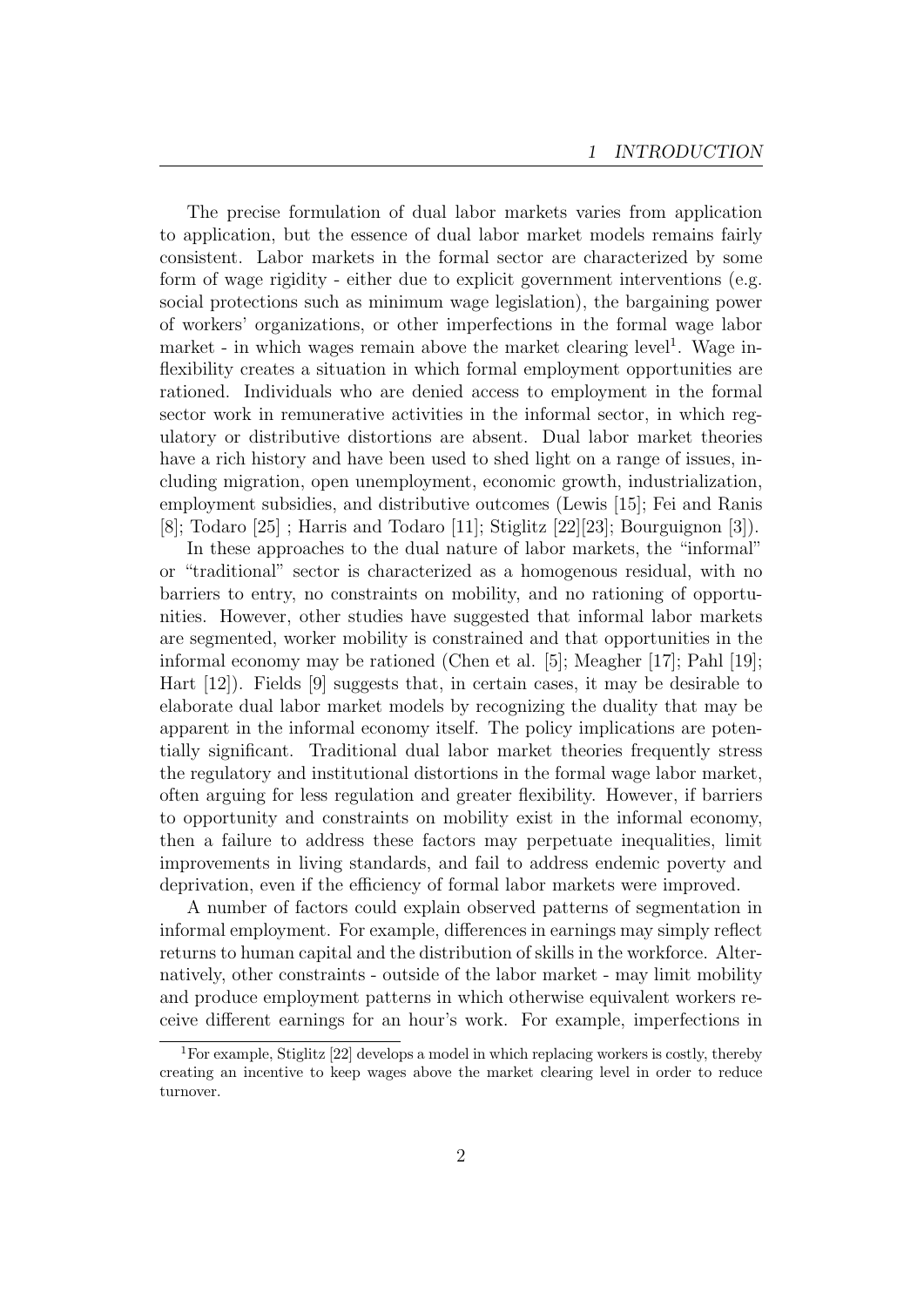credit markets could create patterns of employment segmentation if the lack of credit produces cash flow problems or prevents individuals from undertaking investments that would raise average earnings. An unequal distribution of assets, together with imperfect credit markets, can yield an unequal distribution of income-earning opportunities. Analysts have also stressed the role of social capital, for example kinship networks, in determining access to opportunities within the informal economy (Collier and Garg [6]; Hart [12]).

This paper investigates patterns of labor market segmentation in Ghana. As in dual labor market approaches, employment is divided into formal and informal categories. However, this basic dichotomy is complicated by including divisions based on employment status (wage- and self-employment), sector (agricultural and non-agricultural), and the worker's sex. We estimate earnings functions for employed individuals in Ghana using household survey data. Under conditions of complete labor mobility, hourly earnings should be equal across types of employment, controlling for individual characteristics such as experience and education. In contrast, persistent earnings differentials are one indication of barriers to employment mobility, between the formal and informal economy, but also between types of informal employment.

### 2 Employment in Ghana

Data from the fourth round (1998/99) of the Ghana Living Standards Survey (GLSS 4) were used in the study. The data, covering 5, 998 households, are representative at the national and regional level. Three other national living standard surveys had been administered in Ghana prior to the GLSS 4. A special focus on employment, labor force characteristics, and employment income were integrated into the fourth round of the GLSS, making it a particularly suitable data set for the current study <sup>2</sup> . Only individual adults-fifteen years of age and older-who reported that they were employed during the past seven days were included in the analysis.

Data on employment earnings and types of employment feature prominently in the current study and merit additional attention. Average hourly earnings were used as the measure of employment earnings, defined as total weekly income from employment divided by total hours of work per week<sup>3</sup>.

<sup>2</sup>A fifth round of the GLSS is underway at the time of writing.

<sup>3</sup>Respondents could report earnings and hours of work on a daily, weekly, fortnightly, monthly, or annual basis. These responses were converted into average weekly earnings and hours of work before calculating average hourly earnings. Individuals who reported working more than 125 hours per week were dropped from the sample.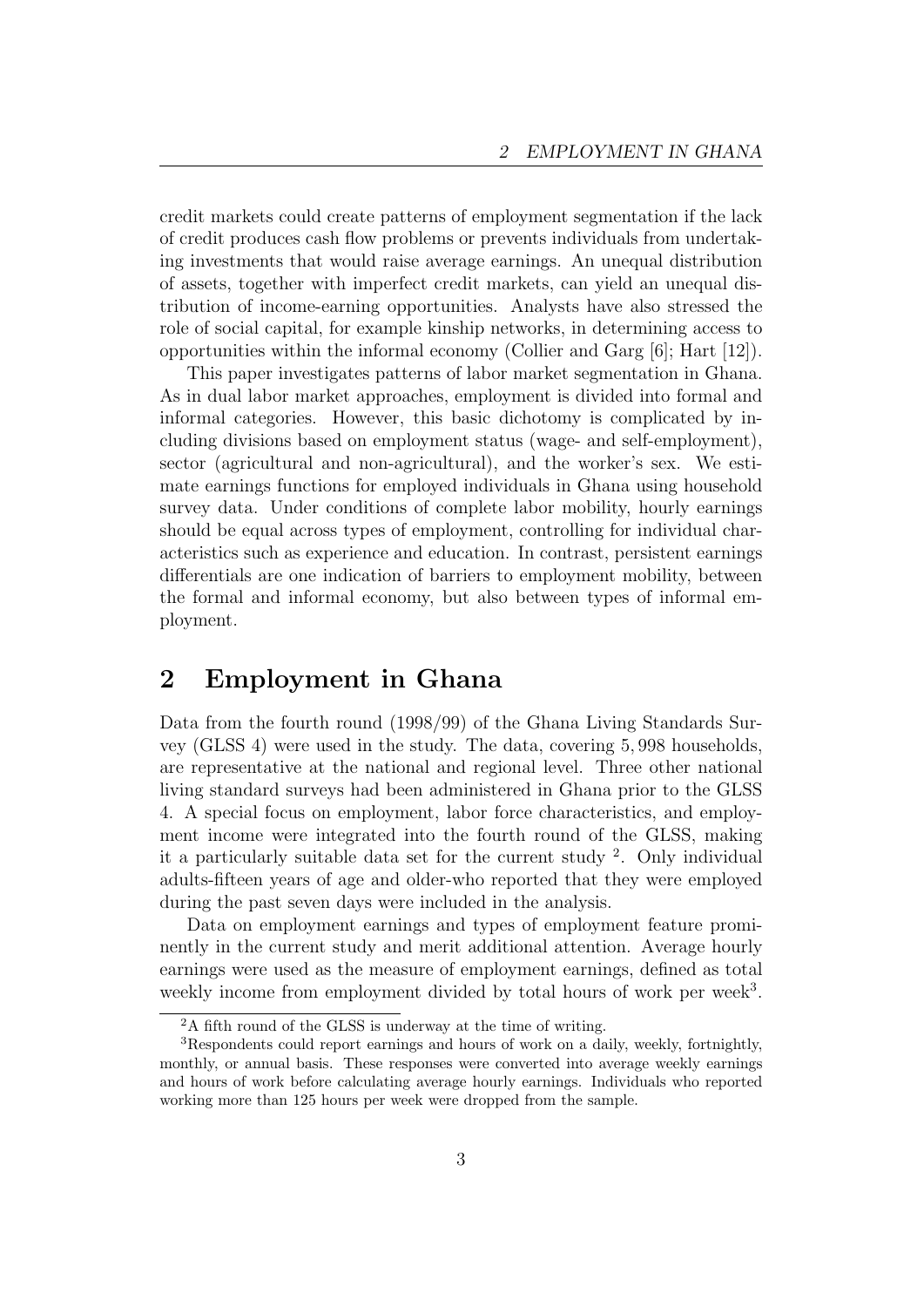The GLSS 4 allows for multiple estimates of self-employment income. However, the reliability of income estimates derived from reported gross revenues less operating expenses are questionable (for a discussion of the problems see [7]. Instead, direct reported net earnings from a given self-employment activity is used. The market value of goods produced through self-employment activities but consumed at home is imputed and added to self-employment income. In addition, the monetary value of in-kind payments is included in estimates of employment earnings.

Self-employment earnings for family enterprises with unpaid family labor present a particular challenge for estimating individual hourly earnings. The estimates of self-employment earnings attribute all earnings from a given family enterprise to a single individual, although other family members<sup>4</sup> worked in the enterprise. Using the earnings and hours work as they are reported would overstate the hourly earnings of the individual to which all earnings were attributed. To correct for this potential bias, total self-employment income from the family enterprise is divided by total hours worked on the enterprise, including the hours worked by unpaid family members. This average hourly rate is then multiplied by each individual's working hours to re-estimate each individual's self-employment income. This technique imputes earnings to unpaid family workers - an estimate of the unpaid worker's contribution to employment income.

The indicators for type of employment used in this study classified employment along three dimensions: employment status (wage employment or self-employment, including own-account workers), formality of the employment activity (formal or informal), and sector (agricultural v. nonagricultural, public v. private). Individuals were classified based on their primary job<sup>5</sup>. The methods chosen for differentiating informal employment from formal employment were adapted from the recommendations of the 17th International Conference of Labor Statisticians [14]. The 17th ICLS suggested that the definition of informal employment should include both (1) employment in informal enterprises (including all forms of self-employment) and (2) wage employment in informal jobs outside of informal enterprises.

This general approach to defining informal employment was applied in the current study as follows. Self-employed individuals were considered to be operating informally if their enterprise was not registered with any gov-

<sup>&</sup>lt;sup>4</sup>This technique makes the implicit simplifying assumption that productivity of all workers, including unpaid family members, is identical. The GLSS 4 does not have enough information to calculate the precise productivity differential between different workers in each family enterprise.

<sup>5</sup>Approximately one third of all employed individuals in the GLSS 4 survey had multiple jobs.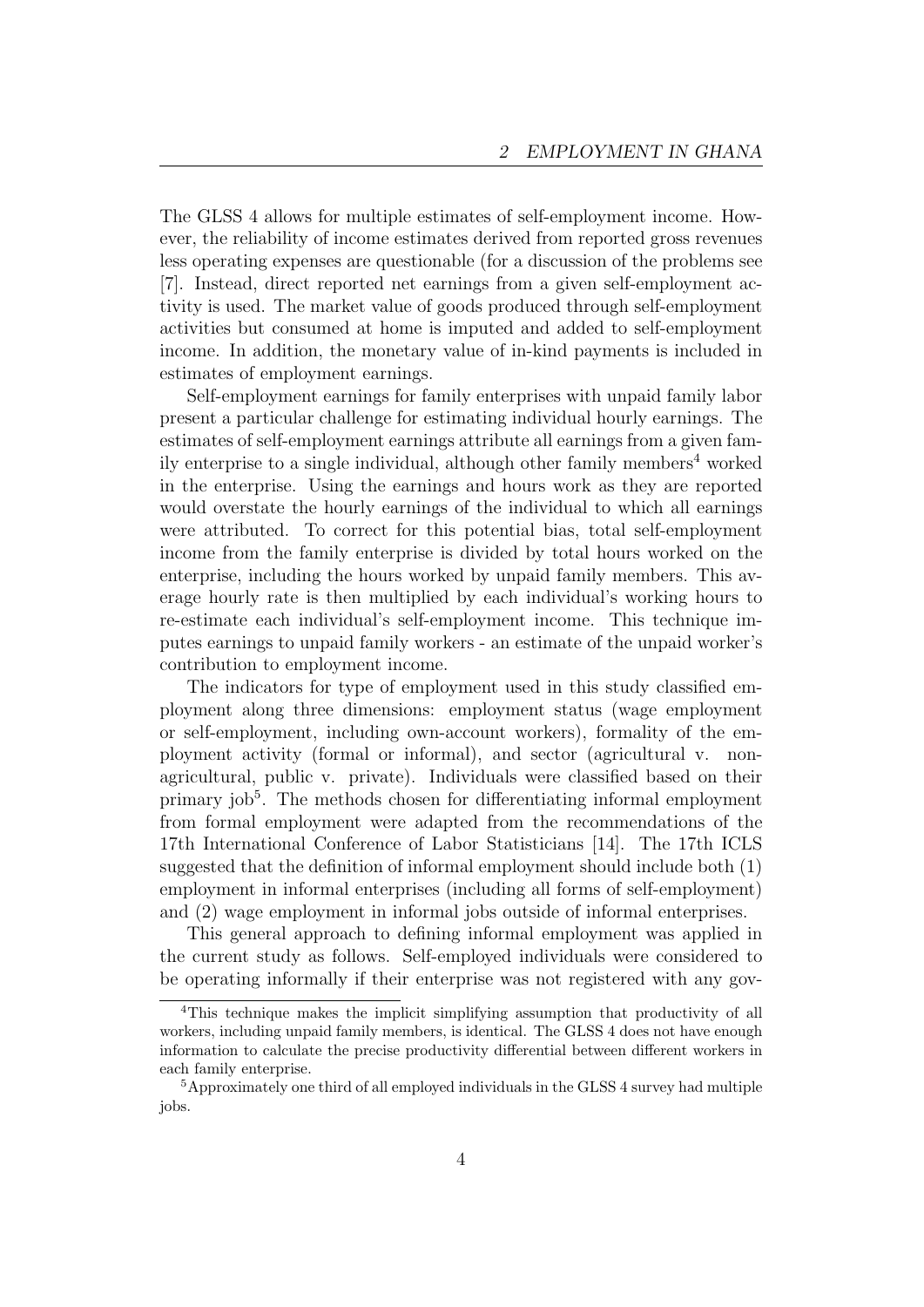ernment agency. Wage workers were considered to be working informally if they did not have any kind of employment contract<sup>6</sup>. In addition, selfemployed workers were further divided into own-account workers and other self-employed<sup>7</sup>. By defining informal employment based on characteristics of the enterprise or employment relationship, we avoid problems of selection bias associated with definitions of informality based on income or earnings (see, for example, [13]).

Table 1 presents descriptive statistics for the data used in this study. Agricultural employment accounts for just over 50 percent of total employment in Ghana. Wage employment, both formal and informal, is relatively uncommon, accounting for 16 percent of total employment<sup>8</sup>. In particular, very few women are employed as wage employees. The most important form of employment for women is employment as non-agricultural informal ownaccount workers.

| employment type (Ghana, 1998/9). |     |              |
|----------------------------------|-----|--------------|
|                                  | Men | <b>Women</b> |

Table 1: Distribution of employment by sex and

|                                 | Men |                                 | Women |  |  |
|---------------------------------|-----|---------------------------------|-------|--|--|
|                                 |     | Obs.   Percent   Obs.   Percent |       |  |  |
| 1. Non-Agricultural Formal Pri- | 127 | 3.7                             | 28    |  |  |
| vate Wage Employment            |     |                                 |       |  |  |
| Continued on next page          |     |                                 |       |  |  |

<sup>&</sup>lt;sup>6</sup>An alternative criterion used to distinguish formal from informal jobs is whether a worker is covered by a set of basic social protections (Hussmanns [14]). We chose to use legal/regulatory criteria in this study to distinguish formal from informal employment, since similar distinctions would then be used for both the self-employed and wage workers. We explored an alternative definition of informal wage employment that classified a worker as informal if they lacked paid leave and an employer-provided pension. Interestingly, although the same (rather small, 3.7%) proportion of individuals fall under each definition of formal employment, the overlap is not perfect (2.9% of the individuals have both a contract and social protections, i.e. roughly 80% overlap). The regression results, discussed in the next section, were not dramatically altered by the choice of definition.

<sup>7</sup>Presumably, employers would constitute the "other" self-employed. However, the GLSS 4 questionnaire is ambiguous on the precise employment status of individuals who report being self employed but do not report being own account workers. Therefore, some caution is needed in interpreting this category.

<sup>8</sup>According to Mazumdar [16], most African countries follow this pattern. His calculations show that in 1990 the share of wage employment in the Ghananian labor force was only 3.78 percent. The estimated African average (18 countries) was 9.10 percent. Canagarajah and Thomas [4] use the three first rounds of the GLSS (1987, 1988 and 1991) to document the decline in the share of wage labor and the increasing absorption of workers into the informal sector.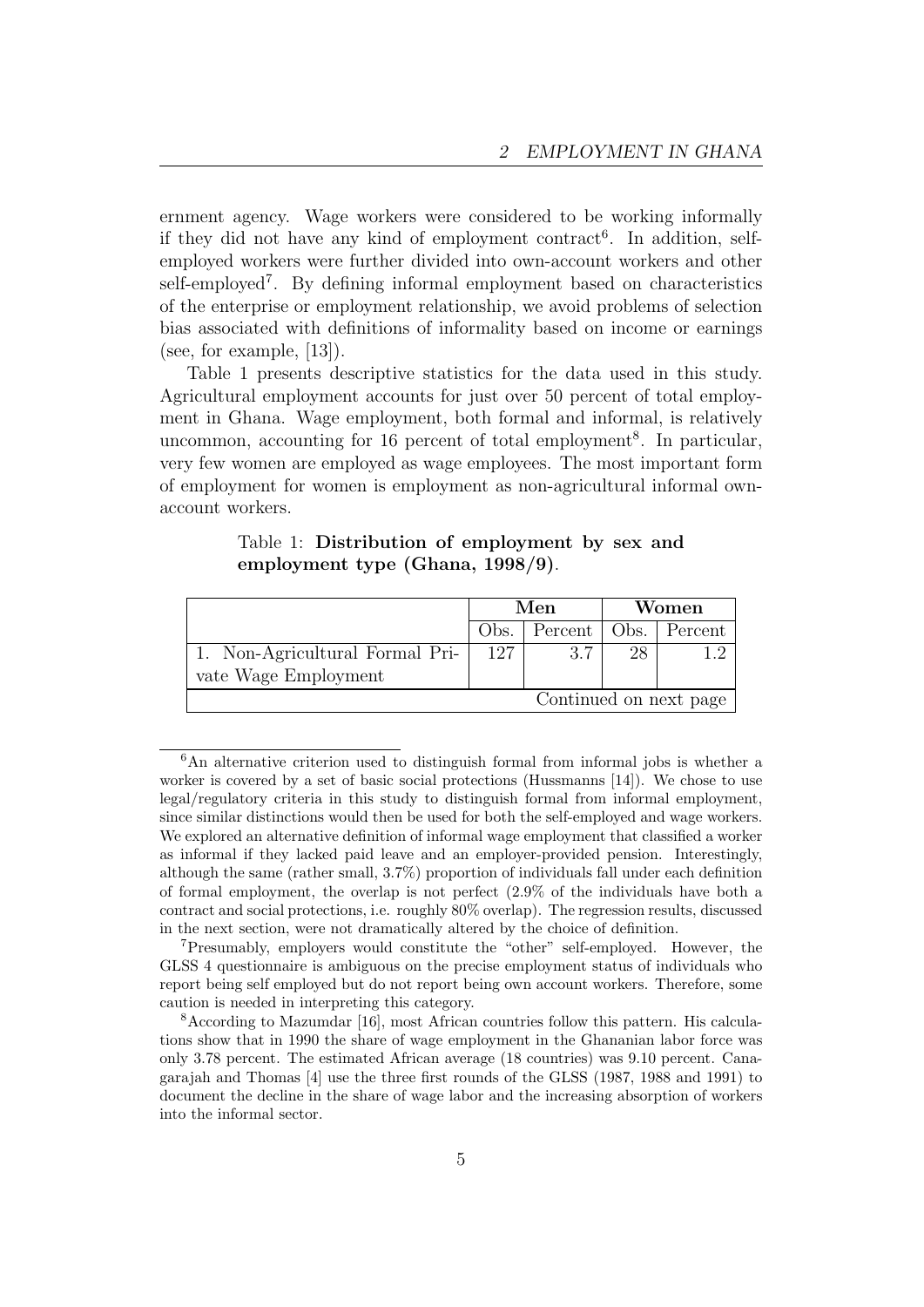|                                     | Men  |         |      | Women   |
|-------------------------------------|------|---------|------|---------|
|                                     | Obs. | Percent | Obs. | Percent |
| 2. Public Formal Wage Employ-       | 301  | 9.4     | 120  | 3.4     |
| ment                                |      |         |      |         |
| 3. Agricultural Formal Wage Em-     | 21   | 0.6     | 4    | 0.1     |
| ployment                            |      |         |      |         |
| Non-Agricultural Registered<br>4.   | 154  | 4.4     | 225  | 6.5     |
| Self-employed                       |      |         |      |         |
| 5. Non-Agricultural Unregistered    | 59   | 1.9     | 58   | 1.8     |
| Self-employed, Not Own-Account      |      |         |      |         |
| 6. Non-Agricultural Unregistered    | 481  | 15.4    | 1537 | 45.1    |
| Self-employed Own-Account           |      |         |      |         |
| 7. Non-Agricultural Informal Pri-   | 237  | 7.5     | 85   | 3.0     |
| vate Wage Employment                |      |         |      |         |
| 8. Public Informal Wage Employ-     | 74   | 2.0     | 24   | 0.6     |
| ment                                |      |         |      |         |
| Agricultural Registered Self-<br>9. | 105  | 2.8     | 55   | $1.4\,$ |
| employed                            |      |         |      |         |
| Agricultural Unregistered<br>10.    | 1926 | 50.1    | 1472 | 36.7    |
| Self-employed                       |      |         |      |         |
| Agricultural Informal Wage<br>11.   | 75   | 2.3     | 9    | 0.3     |
| Employment                          |      |         |      |         |
| Total                               | 3560 | 100.00  | 3617 | 100.00  |

Table  $1$  – continued from previous page

Source: Authors' calculations based on the GLSS 4 (see text).

Table 2 presents estimates of average hourly earnings and average weekly hours for men and women by type of employment. Average earnings differ significantly across the various categories of employment. Earnings are lowest for agricultural workers and informal non-agricultural workers. As predicted by dual labor market theories, average hourly earnings are significantly higher for formal wage employment. Hours of work are shortest in agricultural and public employment, and are longest in private wage employment and nonagricultural self-employment. Women earn less than men on average and work slightly fewer hours<sup>9</sup>.

The significant differences in earning across types of employment and between men and women suggest that labor markets could be segmented in

<sup>9</sup>Only in formal agricultural wage employment are women's hourly earnings higher than men's. However, in this category of employment, women's average earnings are based on only four observations and are not statistically reliable.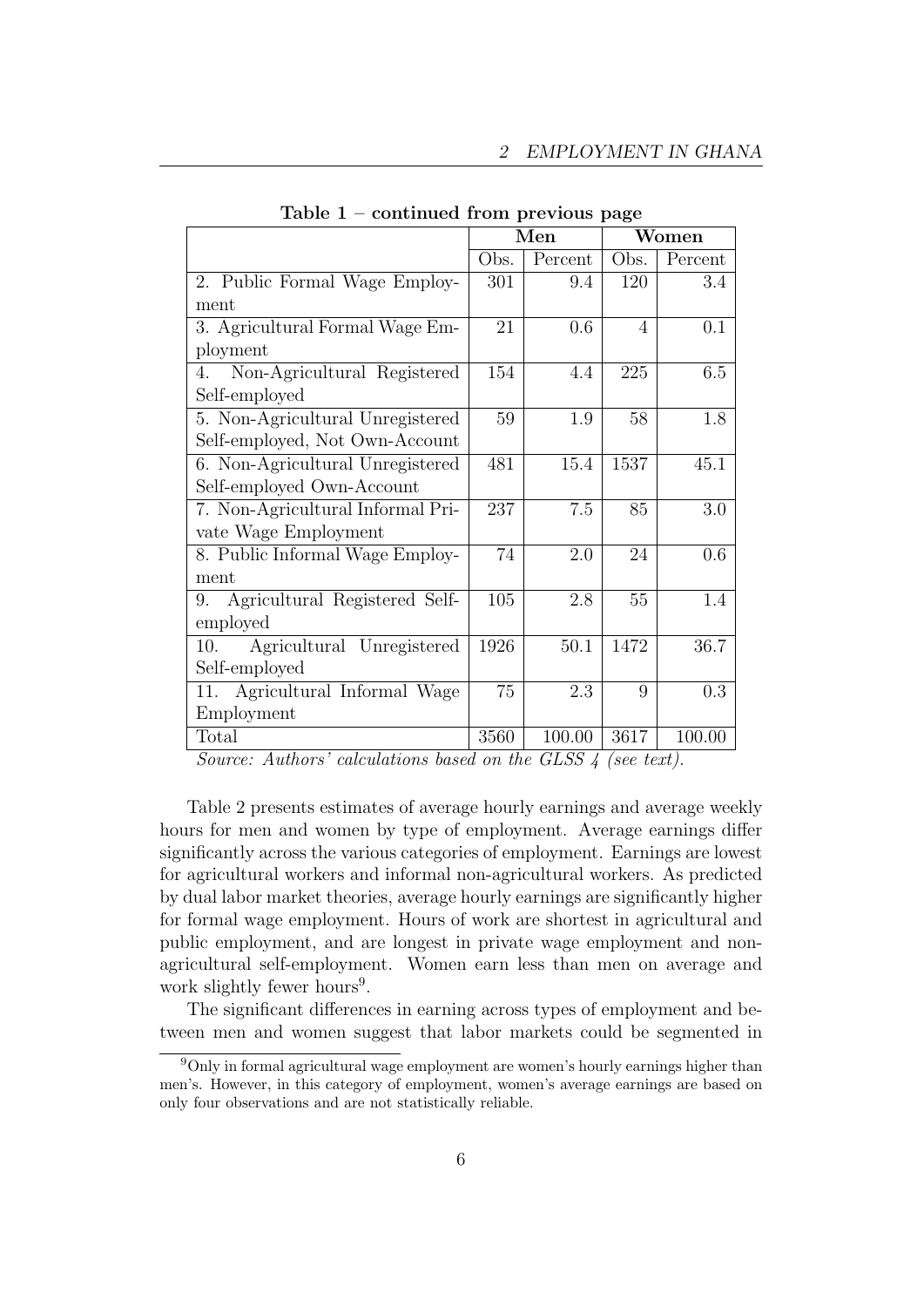| Table 2: Mean Hourly Earnings (cedis) and |  |  |  |  |
|-------------------------------------------|--|--|--|--|
| Weekly Hours by Sex and Employment Type   |  |  |  |  |
| (Ghana, $1998/9$ ).                       |  |  |  |  |

|                                 | Men                |       |          | $\overline{\text{W}}$ omen |                    |                        |          |                  |
|---------------------------------|--------------------|-------|----------|----------------------------|--------------------|------------------------|----------|------------------|
|                                 | Average            |       | Average  |                            | Average            |                        | Average  |                  |
|                                 | Hourly             |       | Weekly   |                            | Hourly             |                        | Weekly   |                  |
|                                 | Earnings           |       | Hours    |                            | Earnings           |                        | Hours    |                  |
|                                 | Mean               | Std   | Mean Std |                            | Mean<br>Std        |                        | Mean Std |                  |
|                                 |                    | Dev   |          | Dev                        |                    | Dev                    |          | Dev              |
| Non-Agricultural<br>1.          | 1,499.0            | 168.8 | 50.3     | 2.6                        | $\overline{951.2}$ | 141.0                  | 47.2     | $\overline{3.0}$ |
| Formal Private Wage             |                    |       |          |                            |                    |                        |          |                  |
| Employment                      |                    |       |          |                            |                    |                        |          |                  |
| 2. Public Formal Wage           | 1,353.3            | 99.9  | 47.3     | 1.5                        | 1,096.2            | 80.9                   | 42.9     | 2.2              |
| Employment                      |                    |       |          |                            |                    |                        |          |                  |
| 3. Agricultural Formal          | 1,054.3            | 212.2 | 43.1     | 1.6                        | 1,552.2            | 556.3                  | 35.1     | 6.3              |
| Wage Employment                 |                    |       |          |                            |                    |                        |          |                  |
| Non-Agricultural<br>4.          | 1,087.2            | 145.4 | 61.5     | 2.2                        | 555.9              | 48.6                   | 59.2     | $\overline{2.3}$ |
| Registered<br>Self-             |                    |       |          |                            |                    |                        |          |                  |
| employed                        |                    |       |          |                            |                    |                        |          |                  |
| Non-Agricultural<br>5.          | 953.2              | 182.6 | 58.8     | 3.5                        | 595.7              | 158.2                  | 58.1     | 4.6              |
| Unregistered<br>Self-           |                    |       |          |                            |                    |                        |          |                  |
| employed,<br>Not Own-           |                    |       |          |                            |                    |                        |          |                  |
| Account                         |                    |       |          |                            |                    |                        |          |                  |
| Non-Agricultural<br>6.          | 694.0              | 48.4  | 58.5     | $\overline{1.3}$           | 579.5              | $\overline{29.1}$      | 53.8     | 0.8              |
| Unregistered<br>Self-           |                    |       |          |                            |                    |                        |          |                  |
| employed<br>Own-                |                    |       |          |                            |                    |                        |          |                  |
| Account                         |                    |       |          |                            |                    |                        |          |                  |
| Non-Agricultural<br>7.          | 761.2              | 77.7  | 59.4     | $\overline{2.0}$           | $\overline{513.3}$ | 127.3                  | 60.0     | $\overline{3.8}$ |
| Informal Private Wage           |                    |       |          |                            |                    |                        |          |                  |
| Employment                      |                    |       |          |                            |                    |                        |          |                  |
| Public<br><b>Informal</b><br>8. | 1,340.8            | 174.3 | 54.3     | $\overline{3.2}$           | 784.0              | 109.2                  | 43.6     | 4.0              |
| Wage Employment                 |                    |       |          |                            |                    |                        |          |                  |
| Agricultural Regis-<br>9.       | $\overline{590.1}$ | 70.9  | 58.2     | 3.2                        | 438.0              | 89.4                   | 45.9     | $\overline{3.6}$ |
| tered Self-employed             |                    |       |          |                            |                    |                        |          |                  |
| Agricultural<br>10.             | 511.8              | 59.3  | 40.1     | 0.6                        | 332.2              | 14.9                   | 36.5     | 0.6              |
| Unregistered<br>Self-           |                    |       |          |                            |                    |                        |          |                  |
| employed                        |                    |       |          |                            |                    |                        |          |                  |
|                                 |                    |       |          |                            |                    | Continued on next page |          |                  |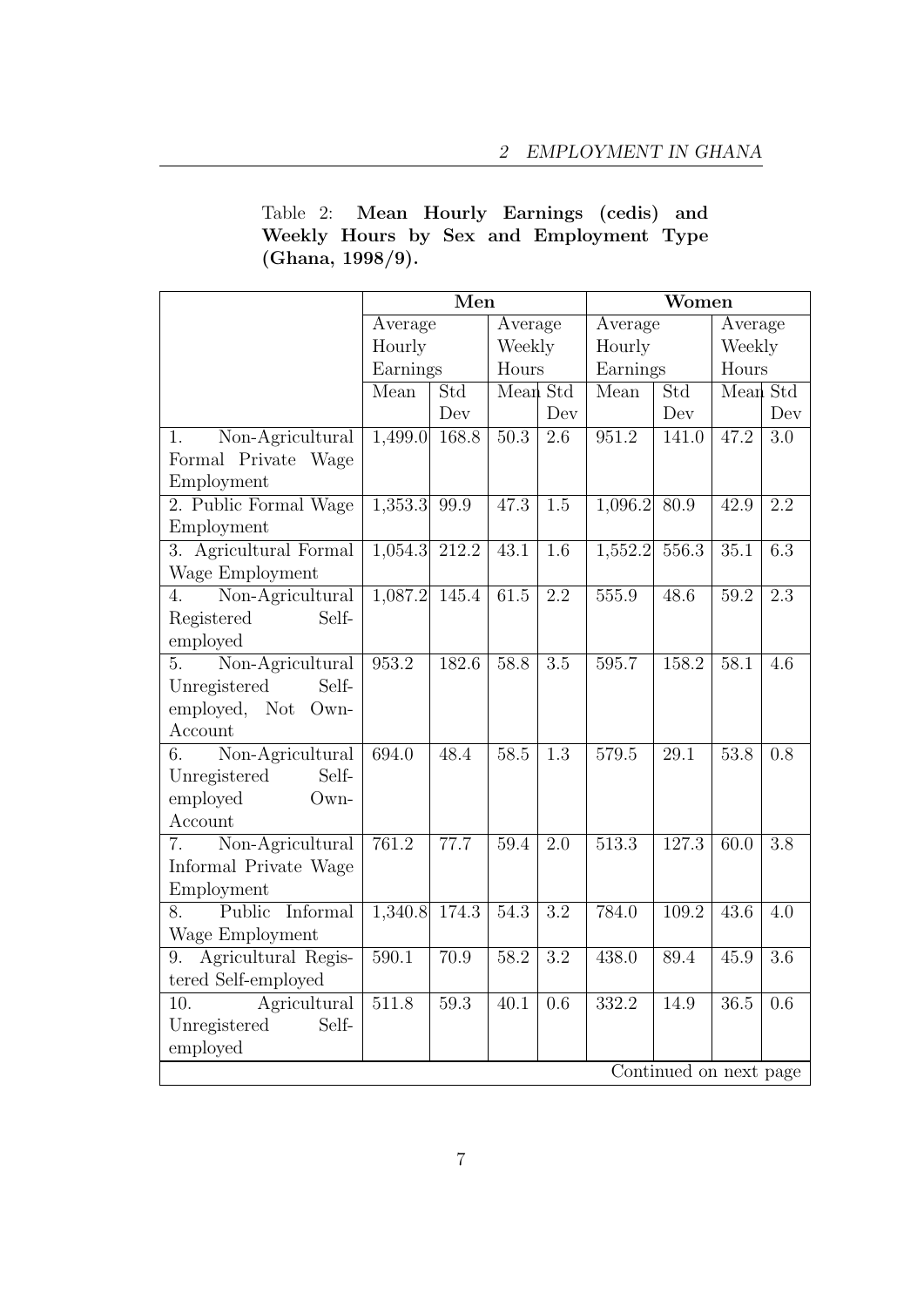|                     | Men      |         |          |         | Women    |         |          |         |  |
|---------------------|----------|---------|----------|---------|----------|---------|----------|---------|--|
|                     |          | Average |          | Average |          | Average |          | Average |  |
|                     | Hourly   |         | Weekly   |         | Hourly   |         | Weekly   |         |  |
|                     | Earnings |         | Hours    |         | Earnings |         | Hours    |         |  |
|                     | Mean     | Std     | Mean Std |         | Mean     | Std     | Mean Std |         |  |
|                     |          | Dev     |          | Dev     |          | Dev     |          | Dev     |  |
| Agricultural Infor- | 465.9    | 82.8    | 52.6     | 2.8     | 429.9    | 87.4    | 36.3     | 7.3     |  |
| mal Wage Employment |          |         |          |         |          |         |          |         |  |
| Total               | 728.4    | 35.1    | 47.8     | 0.5     | 507.8    | 16.1    | 47.4     | 0.5     |  |

Table 2 – continued from previous page

Source: Authors' calculations based on the GLSS 4 (see text)

Ghana. However, the patterns observed in the simple tabulations presented in Tables 1 and 2 could be driven by differences among individual workers and not by structural characteristics of the Ghanaian labor market. Specifically, inequality in earnings is not sufficient for demonstrating labor market segmentation. What is needed is evidence of barriers to labor market mobility which prevent some individuals from taking advantage of employment opportunities available to others with similar characteristics [10]. A more rigorous analysis—in which we control for individual characteristics—can better test for the existence of segmented labor markets.

#### 3 Regression Results

Earnings equations were estimated using data from the GLSS 4. Following the extensive literature beginning with Mincer [18], we used a log-linear specification with hourly earnings as a dependent variable. The basic model can be expressed as:

$$
\ln(hour\_earn_{hh,pid}) = \alpha \cdot X_{hh} + \beta \cdot Y_{hh,pid} + \epsilon_{hh,pid}
$$

where  $X$  is a set of household specific variables,  $Y$  are the covariates of earnings at the individual level and the last term correspond to a random error. All estimates where obtained using weighted ordinary least squares<sup>10</sup>. Definitions of the complete set of variables used are presented in Table 3.

Our specification includes a set of education and literacy indicators. Ghana's educational system is quite complex (an individual's education could comprise up to 6 stages). It also has gone through a substantial reform recently.

<sup>&</sup>lt;sup>10</sup>The weights are those provided by the Ghanaian Statistical Office and represent the inverse of the probability of selection in each cluster.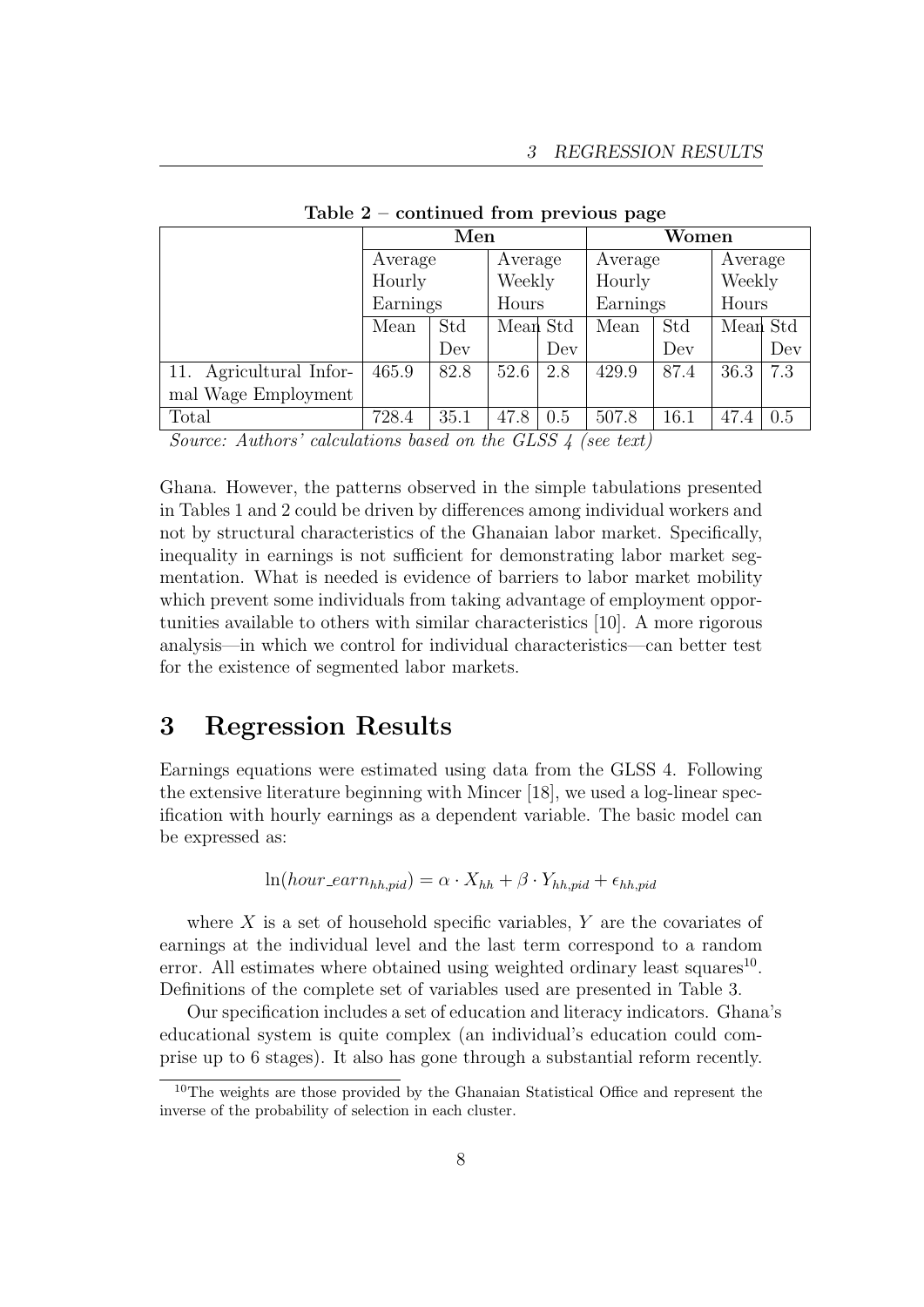Our indicators attempt to signal what could be roughly considered primary, secondary and higher education levels. "Koranic stage" and courses other than the official ones were assumed not to contribute towards human capital formation. Indicators of reading ability—both for English and any Ghanaian language—and a numeracy variable were also included to control for human capital.

One reason, among other factors, why women may have lower earnings is that they are disproportionately responsible for unpaid, non-market activities such as taking care of children. Therefore, a variable controlling for the presence of young children (less than 7 years old) in the household was included. Because women must take responsibility for these non-remunerative activities, their ability to obtain and keep employment is reduced thereby causing lower earnings even after controlling for education, type of employment, and similar factors. Thus, one would expect a significant and negative estimate for the 'presence of a child' dummy, if the responsibility for childcare argument were the primary determinant or women's disadvantage in the Ghanaian labor market. Also, we would expect the 'female' indicator to either become insignificant or, at least, have an effect of smaller magnitude once the presence of a child is controlled for.

Controls for an individual's potential access to credit were included in the analysis. Specifically, dummy variables indicating whether the individual had been successful in obtaining credit in the past were used. If credit rationing and imperfect access to credit were responsible for observed differences in earnings, we would expect these variables to pick up the effect.

Column 1 of Table 4 presents the main regression results. As with many other earnings equations, the analysis showed workers obtain higher earnings as they grow older, with decreasing marginal returns to age. Interestingly, women's earnings fall significantly below those of men, after controlling for age, education, type of employment, and access to credit.

The literature linking schooling and earnings is vast. Starting with the model by Becker [2] and Schultz [21] education has been seen as an investment in human capital. Accordingly, the estimates corresponding to the level of education in Mincerian equations have been interpreted as providing proxies for a rate of return. The data in the GLSS show mixed evidence regarding returns to education. On the one hand, primary education and literacy in a Ghanaian language were statistically insignificant throughout the analysis. On the other hand, having completed higher levels education raised earnings. Numeracy-having the ability to perform written calculations-increased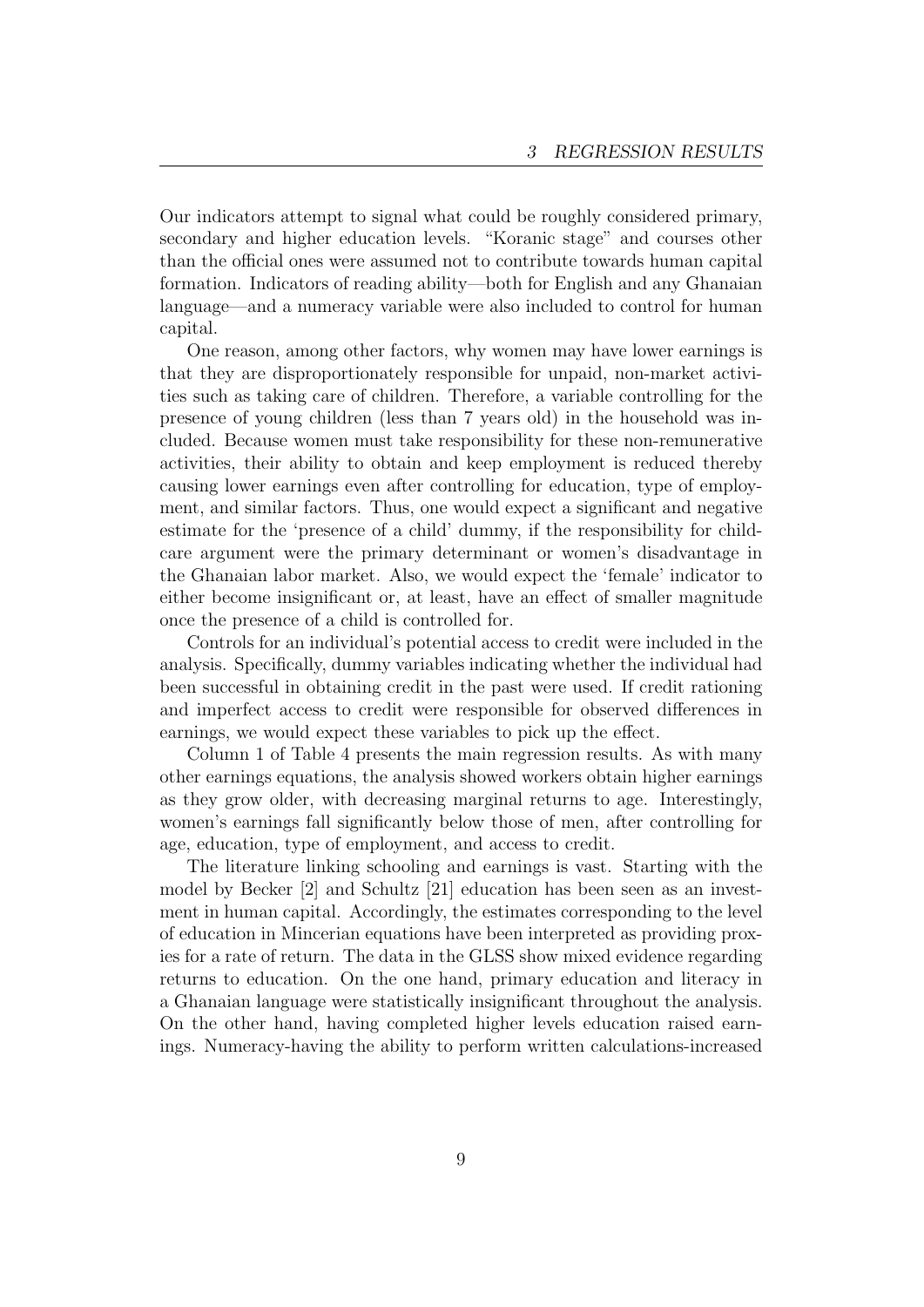| $\overline{\text{Variable}}$ | <b>Definition</b>                                                                 | Mean              | Std.Dev.          |  |  |
|------------------------------|-----------------------------------------------------------------------------------|-------------------|-------------------|--|--|
| Age                          | $\overline{Age}$ in years                                                         | 40.82             | 0.19              |  |  |
| Age2                         | Age squared/ $1000$                                                               | 1.86              | 0.02              |  |  |
| Female                       | Female dummy                                                                      | 0.50              | 0.01              |  |  |
| Primary                      | Primary education completed                                                       | 0.45              | 0.01              |  |  |
| Post-primary                 | Secondary or Higher education<br>completed                                        | 0.17              | $0.01\,$          |  |  |
| Math                         | Ability to perform written cal-<br>culations                                      | 0.56              | 0.01              |  |  |
| Ghanaian lit                 | Literacy in any Ghanaian Lan-<br>guage                                            | 0.43              | 0.01              |  |  |
| English lit                  | Literacy in English                                                               | 0.46              | 0.01              |  |  |
| Akan                         | Akan ethnic group indicator                                                       | 0.52              | 0.01              |  |  |
| Loc $1$                      | Accra (base category)                                                             | 0.09              | 0.01              |  |  |
| Loc 2                        | Urban location, other than Ac-<br>cra                                             | 0.24              | 0.01              |  |  |
| Loc 3                        | Rural location, coastal                                                           | 0.16              | 0.01              |  |  |
| Loc 4                        | Rural location, forest                                                            | 0.34              | 0.01              |  |  |
| Loc 5                        | Rural location, savannah                                                          | $\overline{0.16}$ | $\overline{0.01}$ |  |  |
| Empstat1                     | Non-Agricultural Formal Pri-<br>vate Wage Employment (base<br>category)           | 0.02              | < 0.01            |  |  |
| Empstat2                     | Public Formal Wage Employ-<br>ment                                                | 0.06              | < 0.01            |  |  |
| Empstat3                     | Agricultural Formal Wage Em-<br>ployment                                          | < 0.01            | $< 0.01\,$        |  |  |
| Empstat4                     | Non-Agricultural<br>Registered<br>Self-employed                                   | 0.05              | < 0.01            |  |  |
| Empstat5                     | Non-Agricultural<br>Unregis-<br>tered Self-employed,<br><b>Not</b><br>Own-Account | $0.02\,$          | < 0.01            |  |  |
| Empstat6                     | Non-Agricultural Unregistered<br>Self-employed Own-Account                        | 0.30              | 0.01              |  |  |
| Empstat7                     | Non-Agricultural Informal Pri-<br>vate Wage Employment                            | 0.05              | < 0.01            |  |  |
| Empstat <sub>8</sub>         | Public Informal Wage Employ-<br>ment                                              | 0.01              | < 0.01            |  |  |
|                              | Continued on next page                                                            |                   |                   |  |  |

Table 3: Variable Definition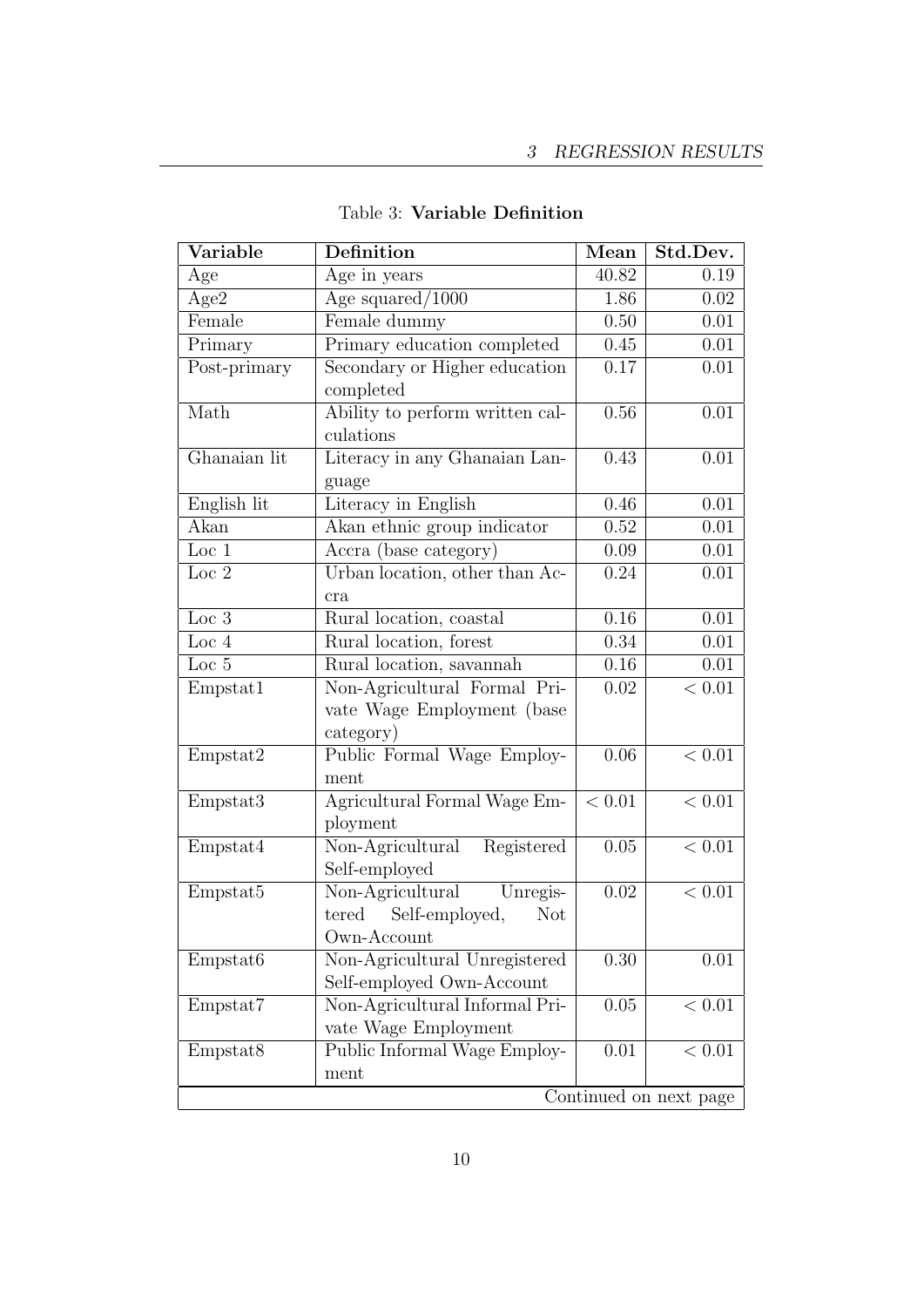| Variable        | Definition                       | Mean   | Std.Dev. |
|-----------------|----------------------------------|--------|----------|
| Empstat9        | Agricultural Registered Self-    | 0.02   | < 0.01   |
|                 | employed                         |        |          |
| Empstat10       | Agricultural Unregistered Self-  | 0.44   | 0.01     |
|                 | employed                         |        |          |
| Empstat11       | Agricultural Informal<br>Wage    | 0.01   | < 0.01   |
|                 | Employment                       |        |          |
| Own_land        | Household member owns a plot     | 0.31   | 0.01     |
|                 | of land somewhere                |        |          |
| Agric assets    | Value of agricultural assets     | 368.55 | 65.44    |
|                 | owned by household (thou-        |        |          |
|                 | sands of cedis)                  |        |          |
| Credit granted  | Applied for credit to financial  | 0.02   | < 0.01   |
|                 | institution with positive result |        |          |
| Credit rejected | Applied for credit to financial  | 0.03   | $< 0.01$ |
|                 | institution with negative result |        |          |
| Non-Ag assets   | Value of assets of enterprises   | 724.23 | 114.86   |
|                 | owned by household members       |        |          |
|                 | (thousands of cedis)             |        |          |
| Pchild          | Presence of any children $(< 7)$ | 0.57   | 0.01     |
|                 | in household                     |        |          |

Table 3 – continued from previous page

remuneration levels as well<sup>11</sup>.

Location proved to be an important factor affecting earnings in Ghana, with people outside the main city (Accra) earning significantly less, ceteris paribus. Individuals living in households that owned a plot of land also experience higher earnings. In addition, having been granted credit by a financial institution led to higher earnings for those living in a household where a firm was being operated. Some of the other controls did not turn out to have a statistically significant effect on earnings. For example, the individual's ethnicity seems not to be relevant in explaining labor income in Ghana. Finally, including the 'presence of child' flag has neither of the expected effects described above. The estimate comes out insignificant and the 'female effect' retains the same importance.

The structure of earnings in Ghana responds strongly to the indicators of type of employment. As discussed previously, these indicators take into ac-

<sup>11</sup>The initial specification also included a set of indicators for both parents' education level. We classified educational attainment into three categories: primary, secondary and higher. Out of the six educational indicators only one came out weakly significant.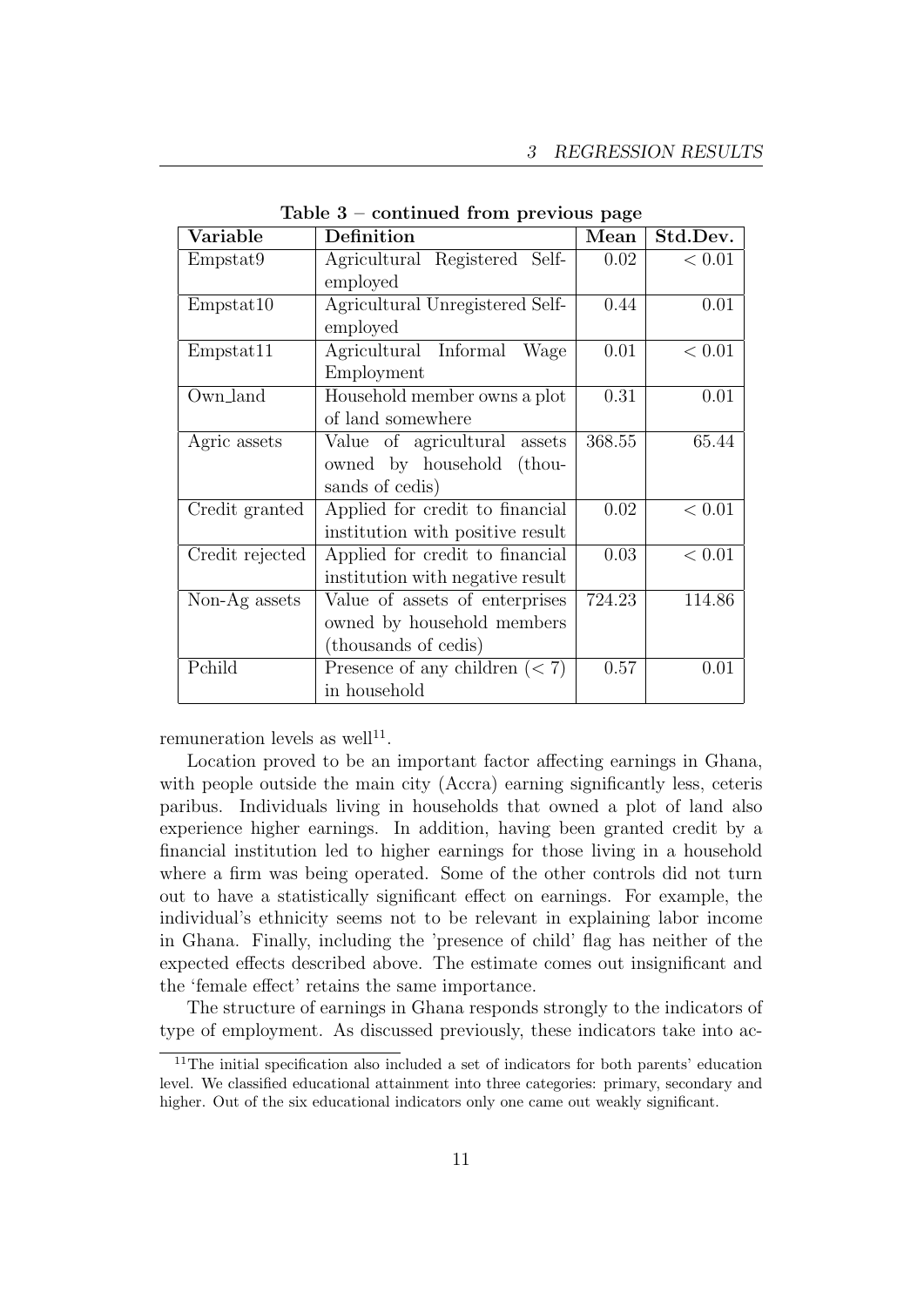|                        | (1)                | $\left( 2\right)$  |  |  |
|------------------------|--------------------|--------------------|--|--|
| Age                    | 0.043              | 0.040              |  |  |
|                        | $[0.006]$ **       | $[0.006]$ **       |  |  |
| Age2                   | $-0.417$           | $\frac{1}{-0.419}$ |  |  |
|                        | $[0.067]^{**}$     | $[0.067]^{**}$     |  |  |
| Female                 | $-0.258$           | $-0.342$           |  |  |
|                        | $[0.033]^{**}$     | $[0.031]$ **       |  |  |
| Primary                | 0.001              |                    |  |  |
|                        | [0.051]            |                    |  |  |
| Post-primary           | 0.175              |                    |  |  |
|                        | $[0.070]*$         |                    |  |  |
| Ghanaian lit           | 0.033              |                    |  |  |
|                        | [0.045]            |                    |  |  |
| English lit            | 0.047              |                    |  |  |
|                        | [0.056]            |                    |  |  |
| Math                   | $\overline{0.176}$ |                    |  |  |
|                        | $[0.057]$ **       |                    |  |  |
| Akan                   | $-0.021$           | 0.009              |  |  |
|                        | [0.033]            | [0.033]            |  |  |
| Loc $2$                | $-0.418$           | $-0.452$           |  |  |
|                        | $[0.056]$ **       | $[0.056]$ **       |  |  |
| $Loc\ 3$               | $-0.788$           | $-0.862$           |  |  |
|                        | $[0.061]$ **       | $[0.061]$ **       |  |  |
| Loc $4$                | $-0.460$           | $-0.499$           |  |  |
|                        | $[0.057]^{**}$     | $[0.057]$ **       |  |  |
| Loc 5                  | $-0.664$           | $-0.768$           |  |  |
|                        | $[0.063]$ **       | $[0.063]$ **       |  |  |
| Empstat2               | $-0.005$           | 0.027              |  |  |
|                        | [0.087]            | [0.090]            |  |  |
| Empstat3               | $-0.127$           | $-0.181$           |  |  |
|                        | $[0.175]$          | [0.189]            |  |  |
| Empstat4               | $-0.665$           | $-0.744$           |  |  |
|                        | $[0.097]$ **       | $[0.098]^{**}$     |  |  |
| Empstat <sub>5</sub>   | $-0.584$           | $-0.715$           |  |  |
|                        | $[0.119]^{**}$     | $[0.119]^{**}$     |  |  |
| Empstat <sub>6</sub>   | $-0.700$           | $-0.826$           |  |  |
|                        | $[0.086]$ **       | $[0.085]^{**}$     |  |  |
| Continued on next page |                    |                    |  |  |

|  |  | Table 4: Earnings Equation Estimation Results |  |
|--|--|-----------------------------------------------|--|
|  |  |                                               |  |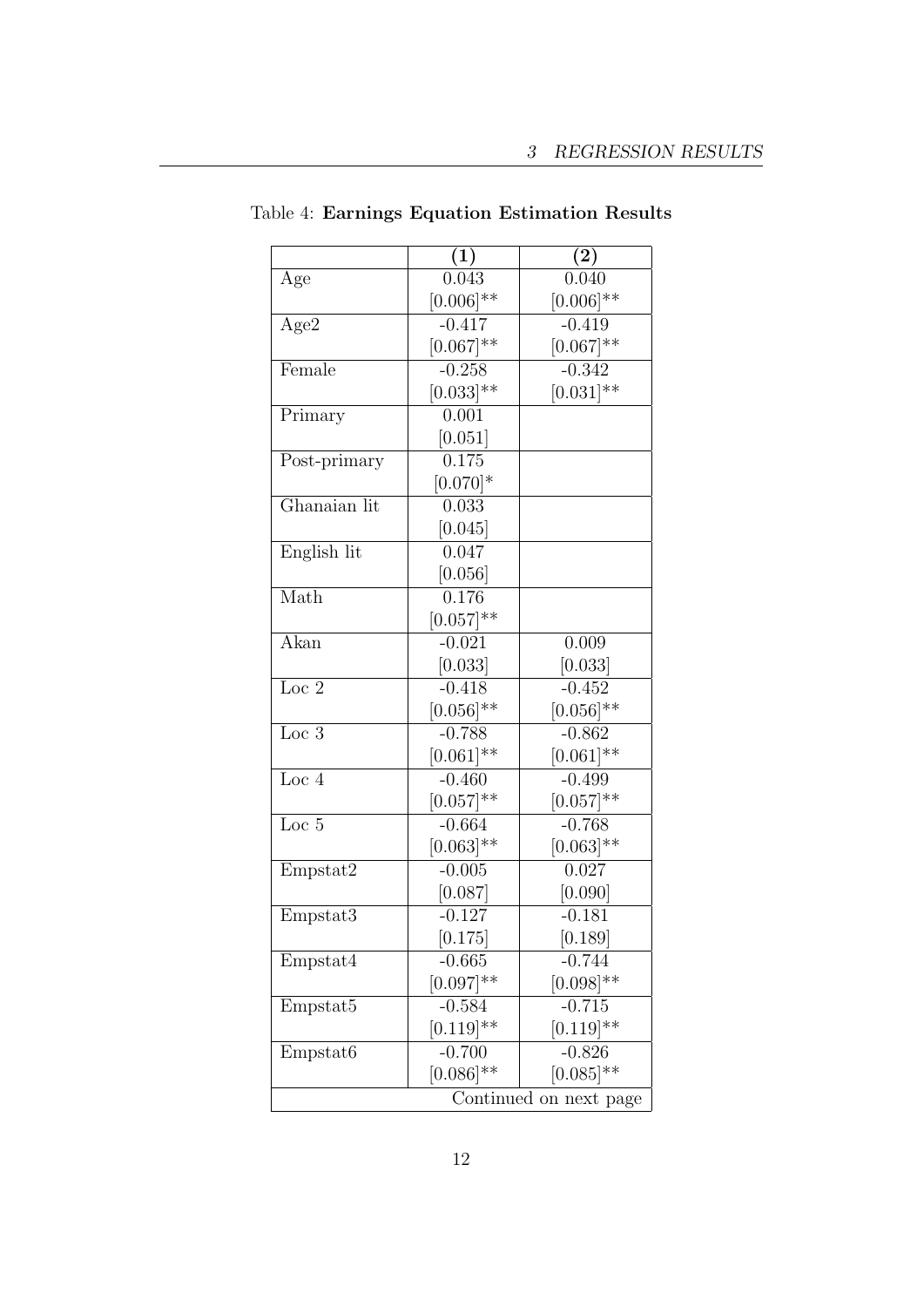|                      | $\left( 1\right)$ | $\left( 2\right)$ |
|----------------------|-------------------|-------------------|
| Empstat7             | $-0.748$          | $-0.849$          |
|                      | $[0.104]$ **      | $[0.106]$ **      |
| Empstat <sub>8</sub> | $-0.143$          | $-0.145$          |
|                      | [0.121]           | [0.124]           |
| Empstat9             | $-0.907$          | $-1.053$          |
|                      | $[0.139]$ **      | $[0.138]^{**}$    |
| Empstat10            | $-1.092$          | $-1.251$          |
|                      | $[0.087]$ **      | $[0.085]$ **      |
| Empstat11            | $-0.829$          | $-1.009$          |
|                      | $[0.141]$ **      | $[0.138]^{**}$    |
| Own_land             | 0.152             | 0.148             |
|                      | $[0.033]$ **      | $[0.033]$ **      |
| Agric assets         | 7.72e-06          | 7.49e-06          |
|                      | $[2.57e-06]^{**}$ | $[2.55e-06]$ **   |
| Credit granted       | 0.313             | 0.362             |
|                      | $[0.122]$ **      | $[0.121]$ **      |
| Credit rejected      | $-0.082$          | $-0.064$          |
|                      | [0.076]           | [0.076]           |
| Non-Ag assets        | 4.89e-06          | 5.34e-06          |
|                      | $[1.95e-06]*$     | $[2.10e-06]*$     |
| Pchild               | 0.049             | 0.038             |
|                      | [0.031]           | [0.031]           |
| Constant             | 5.950             | 6.424             |
|                      | $[0.168]^{**}$    | $[0.161]$ **      |
| Observations         | 7137              | 7137              |
| R-squared            | 0.22              | 0.22              |

Table 4 – continued from previous page

Standard errors in brackets

∗ significant at 5%; ∗∗ significant at 1%

count employment status, sector, and degree of formality<sup>12</sup>. In the estimates presented here, the earnings of formal wage workers in the non-agricultural private sector is the baseline for interpreting the coefficients on the other employment indicators. As expected from duality theories, employment earnings in informal activities are considerably lower than those in formal activities. The one exception is in the public sector, where the contractual criterion of formality does not seem to have an impact on wages. Note that the negative effects of informality and self-employment on earnings, as captured by our coefficient estimates, are far larger in absolute value than the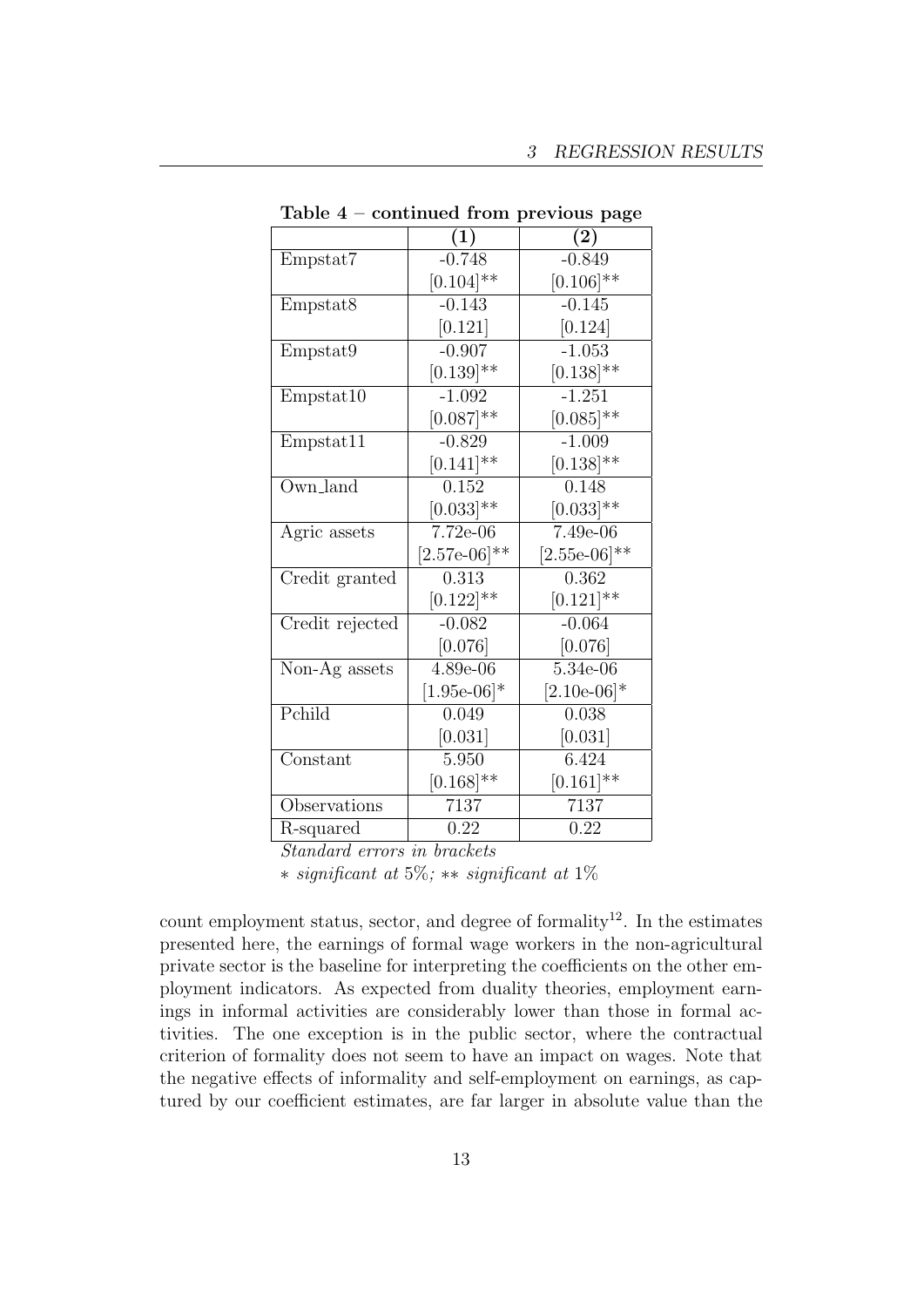positive effects of post-primary education or numeracy.

When the estimation was repeated removing all the human capital variables (Table 4, column 2), the coefficients on the employment indicator variables increased in magnitude suggesting that, despite the lack of statistical significance of the coefficients on these variables in column 1, human capital does affect earnings within employment categories and that average human capital endowments vary on average from one type of employment to the next. To avoid biased estimates due to the omission of relevant variables, the human capital variables should be included in the earnings equations. Therefore, we take the coefficient estimates from column 1 as the more reliable estimates $^{13}$ .

The estimates indicate that labor market segmentation exists beyond the formal-informal divide. Among the various types of informal employment, significant earnings differentials persist. Specifically, informally self-employed in non-agricultural activities earn more than informal non-agricultural wage workers, controlling for the various factors discussed here. The results of a Wald test show that the coefficients on the employment indicator variables corresponding to these two categories were statistically different at the 5% significance level. If no barriers to mobility among informal workers exist, then we would expect workers to move from informal wage employment to informal self-employment until the earnings differential vanishes. The existence of a sizeable and statistically significant earnings differential between these types of employment suggests that barriers may exist that limit entry into informal self-employment.

One potential difficulty with this analysis is that it may not adequately take into account the impact of multiple job holding. Remember—the employment indicators are defined at the individual level based on a person's primary occupation. Therefore, we estimated the same earnings equation, but switched the unit of observation from the individual to the job. In other words, an individual with multiple jobs would now contribute more than one observation to the estimation process. The estimated equation now had the form:

 $12$ We eliminated unpaid family workers from the sample, but retained the adjustment to self-employment earnings as described in the text. Results from estimations that include unpaid family workers do not differ significantly from those presented here and are available from the authors.

<sup>13</sup>We broke up the sample between formal and informal workers and estimated separate earnings equations (available on request). We found that the effect of age (a possible proxy for experience) and post-primary education are much stronger in the formal sector. However, the effect of numeracy was stronger for workers in the informal sector.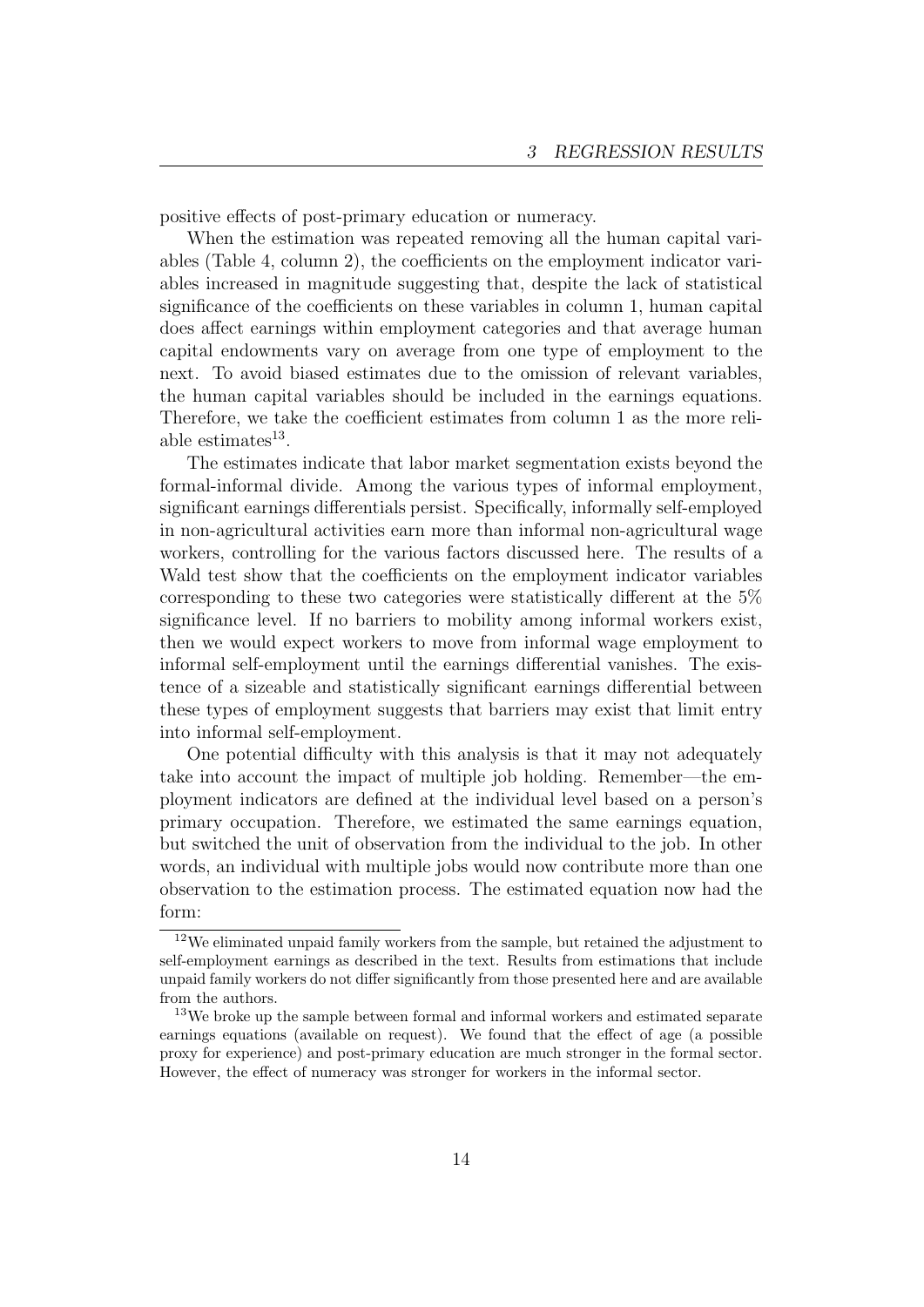#### $ln(hour\_earn_{hh,pid,occ\_rank}) = \alpha \cdot X_{hh} + \beta \cdot Y_{hh,pid} + \gamma \cdot Z_{hh,pid,occ\_rank} +$  $+ \delta \cdot rank_{hh,pid,occ\_rank} + \epsilon_{hh,pid,occ\_rank}$

where  $hh$ ,  $pid$ , and  $occ\_rank$  identify the household, the individual within the household, and the jobs of each individual respectively. X is a vector of household level variables (region, presence of children, etc.). Y is a vector of individual characteristics (sex, education, ethnicity, etc.), Z is a vector of job characteristics (non-agricultural self-employed, informal private wage worker, etc.). Finally, rank is a set of three job ranking dummies placed in the equation in order to allow for rank-specific shift effects in earnings.

The job-level regression suggests that the findings based on the individuallevel earnings equation (Table 5) are robust<sup>14</sup>. The job level regression analysis confirmed that employment status effects are important, and that there seems to be segmentation in the informal sector. However, some of the variables that were significant in the previous analysis no longer seem to have an impact on earnings. Most notably, the dummies for non-agricultural selfemployment—both with and without employees—do not show a negative effect on earnings when the regression is run at the job level. Informal wage employment and agricultural self-employment, on the contrary, still imply lower earnings on average.

These regressions include three job-rank dummy variables, all of which are strongly negative and significant. The implication is that second, third and fourth jobs pay less on average than the main job, all other things equal. When individuals take on additional employment activities, they diversify into lower-paid activities where the barriers to entry are presumably lower<sup>15</sup>. This is consistent with the existence of a segmented labor market. The female dummy variable shows a stronger negative effect on earnings than at the individual-level analysis. This is related to the fact that women earn relatively less than men in secondary jobs $16$ . The opposite seems to be true for those individuals who identify themselves as belonging to the Akan ethnic group (this variable was insignificant in the individual-level regressions).

<sup>&</sup>lt;sup>14</sup>The type of employment indicators were narrowed in number by ignoring the distinction between registered and unregistered self-employed. Since registration is determined at the household level, including this distinction in the job level analysis makes little sense. On the contrary, contractual formality is determined on a job-by-job basis.

<sup>15</sup>For example, the secondary employment activity of the vast majority of nonagricultural workers (both formal and informal) with multiple job holdings is selfemployment in agriculture. However, the majority of individuals with multiple jobholdings who report self-employment in agriculture as their primary occupation work as non-agricultural own-account workers in their second occupation.

<sup>16</sup>Jobs other than the main one.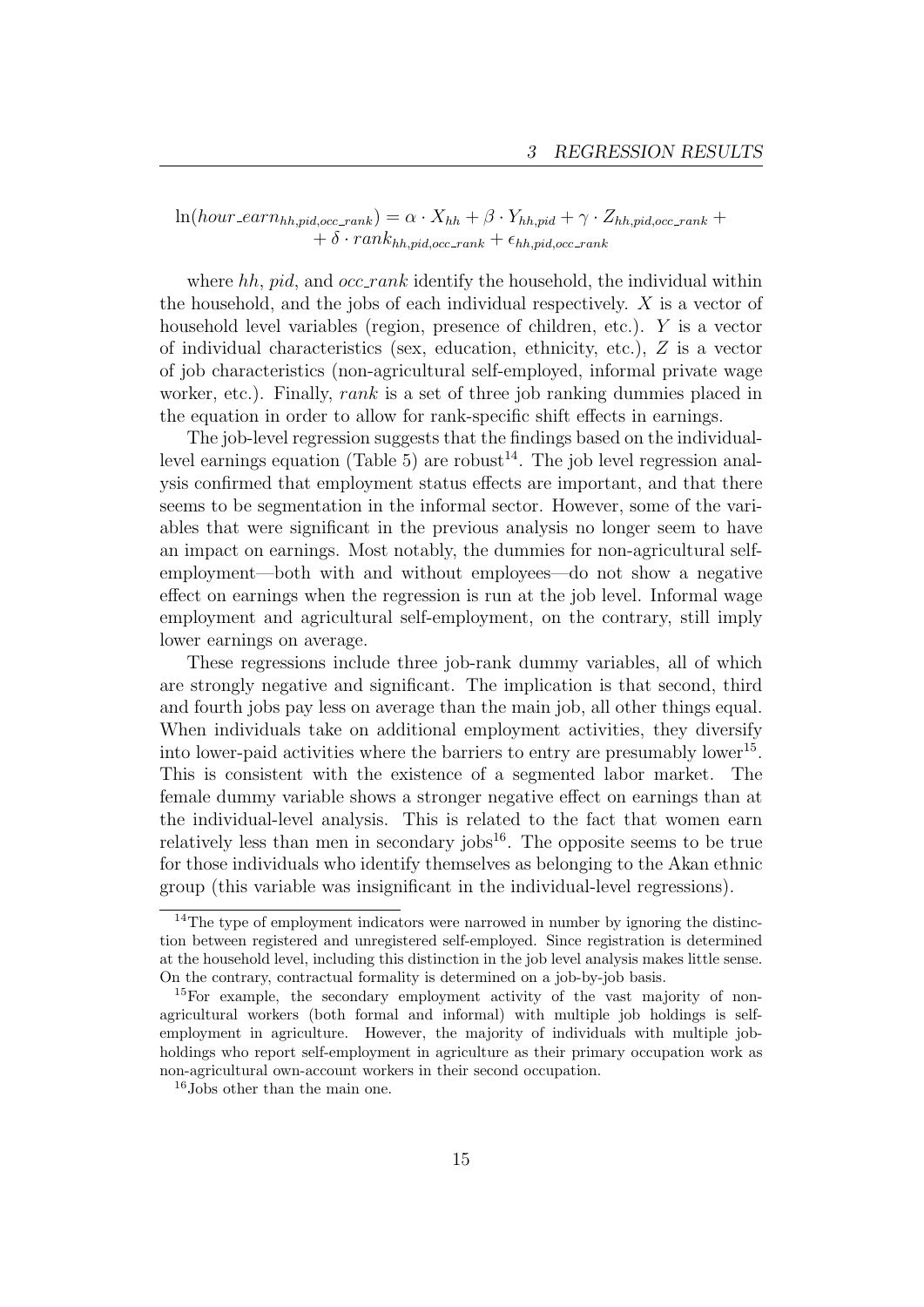|                                              | (1)                    | (2)            |
|----------------------------------------------|------------------------|----------------|
| Age                                          | 0.067                  | 0.066          |
|                                              | $[0.008]$ **           | $[0.008]^{**}$ |
| Age2                                         | $-0.613$               | $-0.621$       |
|                                              | $[0.084]$ **           | $[0.082]$ **   |
| Female                                       | $-0.563$               | $-0.639$       |
|                                              | $[0.045]$ **           | $[0.042]$ **   |
| Primary                                      | $-0.149$               |                |
|                                              | $[0.067]*$             |                |
| Post-primary                                 | 0.022                  |                |
|                                              | [0.093]                |                |
| Ghanaian Lit                                 | 0.026                  |                |
|                                              | [0.061]                |                |
| English Lit                                  | 0.079                  |                |
|                                              | [0.074]                |                |
| Math                                         | 0.230                  |                |
|                                              | $[0.076]^{**}$         |                |
| Loc $2$                                      | $-0.434$               | $-0.471$       |
|                                              | $[0.063]$ **           | $[0.063]$ **   |
| Loc $3$                                      | $-0.592$               | $-0.684$       |
|                                              | $[0.073]$ **           | $[0.071]$ **   |
| Loc $4$                                      | $-0.155$               | $-0.219$       |
|                                              | $[0.067]*$             | $[0.066]$ **   |
| $\overline{\text{Loc }5}$                    | $-0.172$               | $-0.283$       |
|                                              | $[0.079]*$             | $[0.077]$ **   |
| Akan                                         | 0.101                  | 0.113          |
|                                              | $[0.043]*$             | $[0.043]$ **   |
| Empstat2                                     | 0.100                  | 0.171          |
|                                              | [0.120]                | [0.120]        |
| Empstat3                                     | $-0.147$               | $-0.153$       |
|                                              | [0.193]                | [0.202]        |
| Empstat5 (includes registered self-employed) | $-0.284$               | $-0.338$       |
|                                              | [0.156]                | $[0.158]^{*}$  |
| Empstat6 (includes registered self-employed) | $-0.129$               | $-0.205$       |
|                                              | [0.115]                | [0.114]        |
| Empstat7                                     | $-0.552$               | $-0.599$       |
|                                              | Continued on next page |                |

#### Table 5: Multiple Jobs Earnings Equation Estimation Results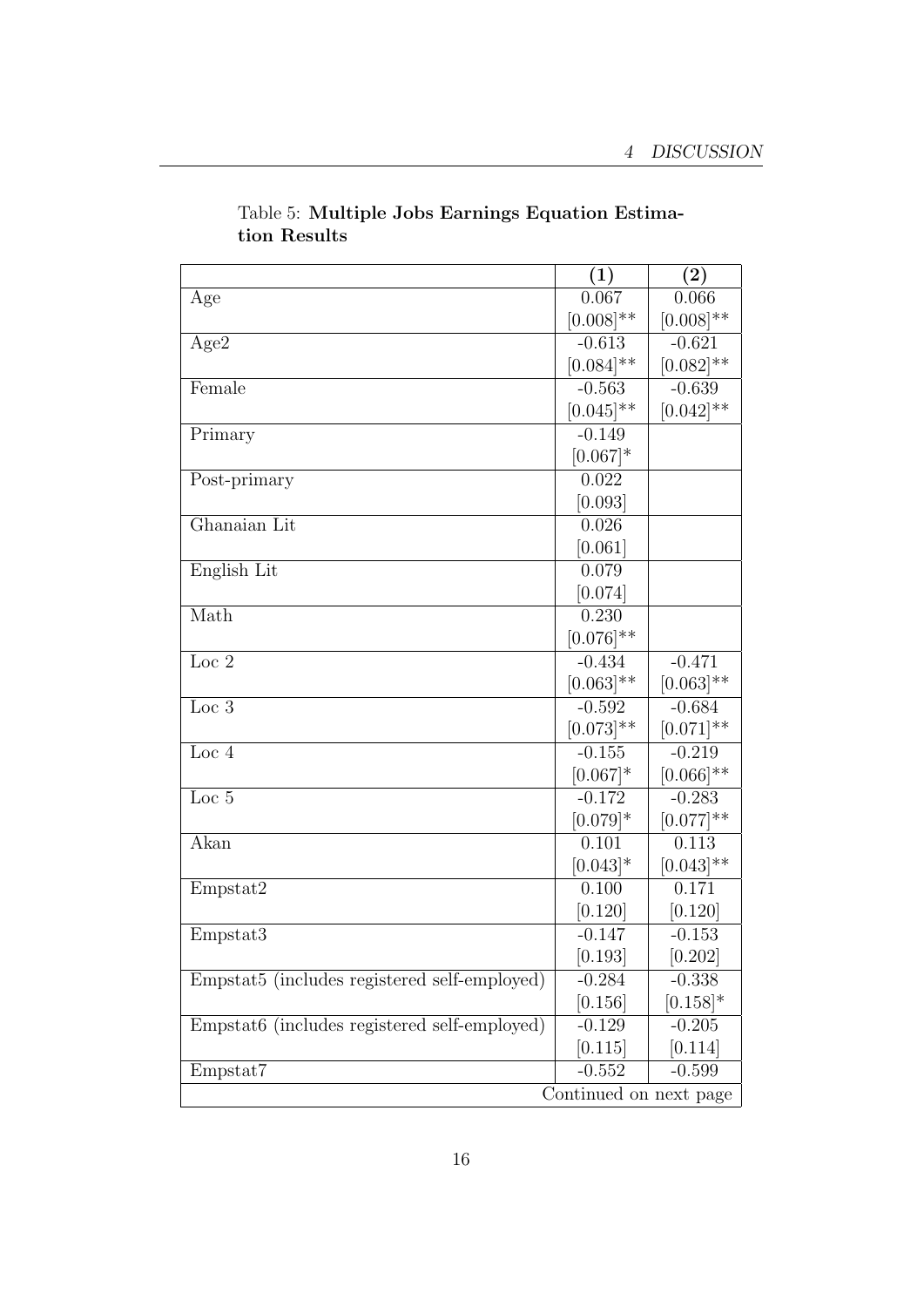|                                        | $\left( 1\right)$ | $\left( 2\right)$ |
|----------------------------------------|-------------------|-------------------|
|                                        | $[0.125]^{**}$    | $[0.126]^{**}$    |
| Empstat <sub>8</sub>                   | $-0.022$          | 0.010             |
|                                        | [0.140]           | [0.142]           |
| Empstat9 (registered and unregistered) | $-1.471$          | $-1.552$          |
|                                        | $[0.120]$ **      | $[0.119]$ **      |
| Empstat11                              | $-0.649$          | $-0.746$          |
|                                        | $[0.265]$ *       | $[0.265]^{**}$    |
| Land Ownership                         | 0.265             | 0.264             |
|                                        | $[0.047]$ **      | $[0.047]$ **      |
| Ag Assets                              | $-8.25e-06$       | $-8.78e-06$       |
|                                        | $[5.39e-06]$      | $[5.46e-06]$      |
| Credit granted                         | 0.398             | 0.464             |
|                                        | $[0.162]$ *       | $[0.163]$ **      |
| Credit rejected                        | $-0.196$          | $-0.172$          |
|                                        | [0.118]           | [0.118]           |
| Non-Ag assets                          | $2.92e-06$        | 3.53e-06          |
|                                        | $[1.67e-06]$      | $[1.81e-06]$      |
| Second Job                             | $-1.414$          | $-1.403$          |
|                                        | $[0.062]$ **      | $[0.062]$ **      |
| Third Job                              | $-1.176$          | $-1.184$          |
|                                        | $[0.151]^{**}$    | $[0.155]^{**}$    |
| Fourth Job                             | $-1.266$          | $-1.210$          |
|                                        | $[0.631]$ *       | [0.679]           |
| Constant                               | 5.215             | 5.543             |
|                                        | $[0.218]$ **      | $[0.205]$ **      |
| Observations                           | 9807              | 9807              |
| R-squared                              | 0.30              | 0.30              |

Table 5 – continued from previous page

Standard errors in brackets

∗ significant at 5%; ∗∗ significant at 1%

### 4 Discussion

The findings presented here confirm the predictions of dual labor market theories in Ghana: earnings in informal employment are lower than earnings in formal employment, controlling for a range of relevant variables. However, our results also suggest that patterns of segmentation are more complex than a simple two-sector model would predict. Specifically, there is evidence of segmentation within non-agricultural informal employment in Ghana, char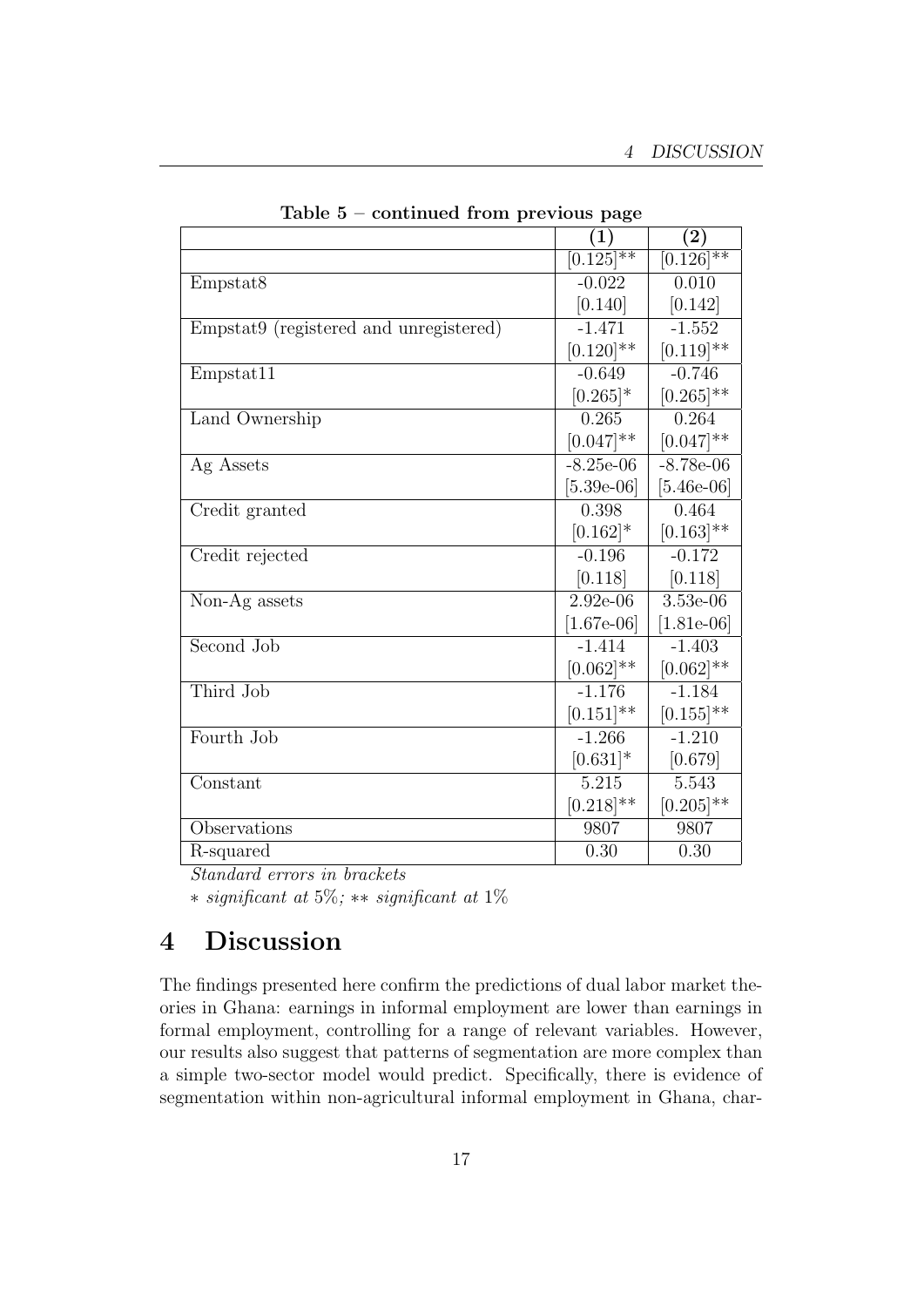acterized by barriers to entry to informal self-employment. Moreover, limitations on mobility across different types of employment are not fully explained by human capital, physical asset, or credit market variables. Theoretical approaches that treat informal employment as a residual category with no barriers to mobility between different types of informal employment are inappropriate in the case of Ghana.

In addition, we found that women's earnings were consistently lower than men's after controlling for human capital, age, location, and type of employment. This finding holds true for both wage employment and selfemployment. Labor market discrimination is often used to explain genderbased differences in wage employment. However, these results suggest that gender-based disadvantages in Ghana's labor markets extend to forms of employment without an employer/employee relationship. These results support the argument that labor markets in developing countries may be segmented in important ways that are not captured by dual labor market approaches.

This study says little about the factors that determine the type of labor market segmentation we find in the case of Ghana. As mentioned earlier, other studies of employment in Ghana suggest that social capital (e.g. kinship networks and information networks) may be important in determining wage differentials and access to employment opportunities (Barr and Oduro [1]; Collier and Garg [6]; Hart [12]). Similarly, social norms governing women's role in the economy may underpin observed patterns of gender segmentation. More research is needed to identify the factors behind patterns of labor market segmentation in Ghana and to develop appropriate policy responses.

The analysis presented here suggests that improved access to education and credit markets should help to improve labor market mobility among working Ghanaians, but will not eliminate the factors behind labor market segmentation. Others have reached similar conclusions with regard to the role of human capital in Ghana (Sackey [20]; Teal [24]). Specifically, nonlinearities in the returns to education have been found in other studies, a result that is consistent with the positive effect of post-primary education on earnings in the analysis presented here [24]. However, our results suggest that improving access to education will have a limited effect in equalizing employment opportunities in Ghana.

This research does support the recommendations of some researchers to move beyond duality theory and to analyze employment in developing countries in terms of "multi-segmented labor market" (Chen, et al. [5]). For countries like Ghana, such an approach would improve our understanding of employment dynamics and ultimately improve the effectiveness of labor market policies.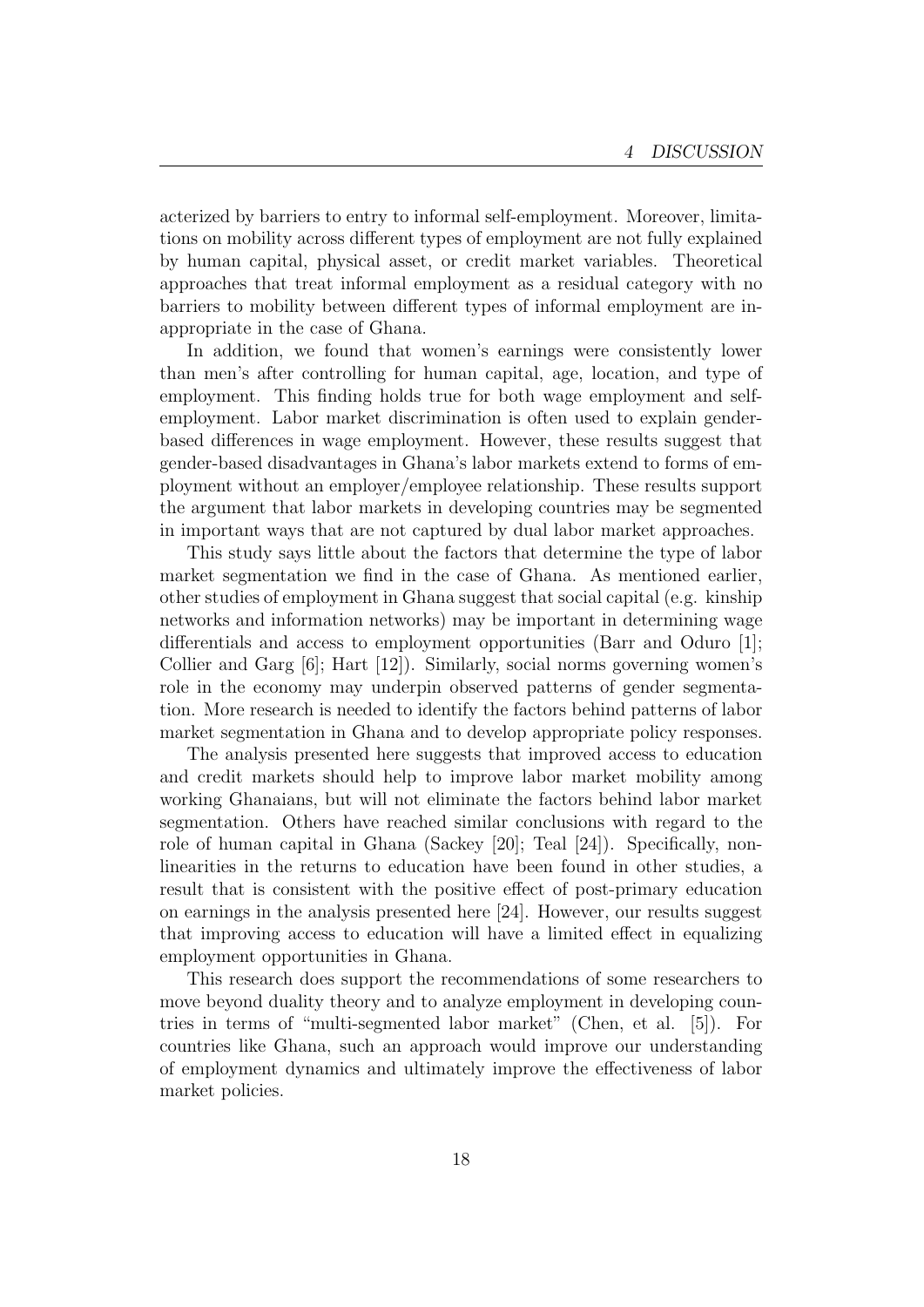#### References

- [1] A. Barr and A. Oduro. Ethnicity and wage determination in ghana. World Bank Policy Research Working Papers, 2506, 2000.
- [2] Gary Becker. Human Capital: A Theoretical and Empirical Analysis, with Special Reference to Education. The University of Chicago Press, Chicago, third edition, 1994.
- [3] Franois Bourguignon. Growth and inequality in the dual model of development: the role of demand factors. The Review of Economic Studies,  $(57):215-228, 1990.$
- [4] S. Canagarajah and S. Thomas. Ghana's labor market (1987-1992). World Bank Policy Research Working Papers, 1752, 1997.
- [5] Vanek J. Lund F. Heintz J. Jhabvala R. Chen, M. and C. Bonner. Progress of the World's Women 2005: Women, Work, and Poverty. UNIFEM, New York, 2005.
- [6] P. Collier and A. Garg. On kin groups and wages in the ghanaian labour market. Oxford Bulletin of Economics and Statistics, 61(2):133–151, 1999.
- [7] Harold Coulombe and Andrew McKay. The Estimation of Components of Household Incomes and Expenditures: A Methodological Guide based on the Ghana Living Standards Survey (1991/1992 and 1998/1999). Ghana Statistical Services, Accra, Ghana, 2000.
- [8] John C.H. Fei and Gustav Ranis. Development of the Labor Surplus Economy. Richard D. Irwin, Inc., Homewood, IL, 1964.
- [9] Gary Fields. A guide to multisector labor market models. Paper prepared for the World Bank Labor Market Conference, Nov 2004.
- [10] Isabel Gnther and Andrey Launov. Competitive and segmented informal labor markets. IZA (Forschungsinstitut zur Zukunft der Arbeit) Discussion Paper, 2349, 2006.
- [11] John R. Harris and Michael P. Todaro. Migration, unemployment, and development: a two-sector analysis. American Economic Review, (40):126–42, 1970.
- [12] Keith Hart. Informal income opportunities and urban employment in ghana. The Journal of Modern African Studies, 11(1):61–89, 1973.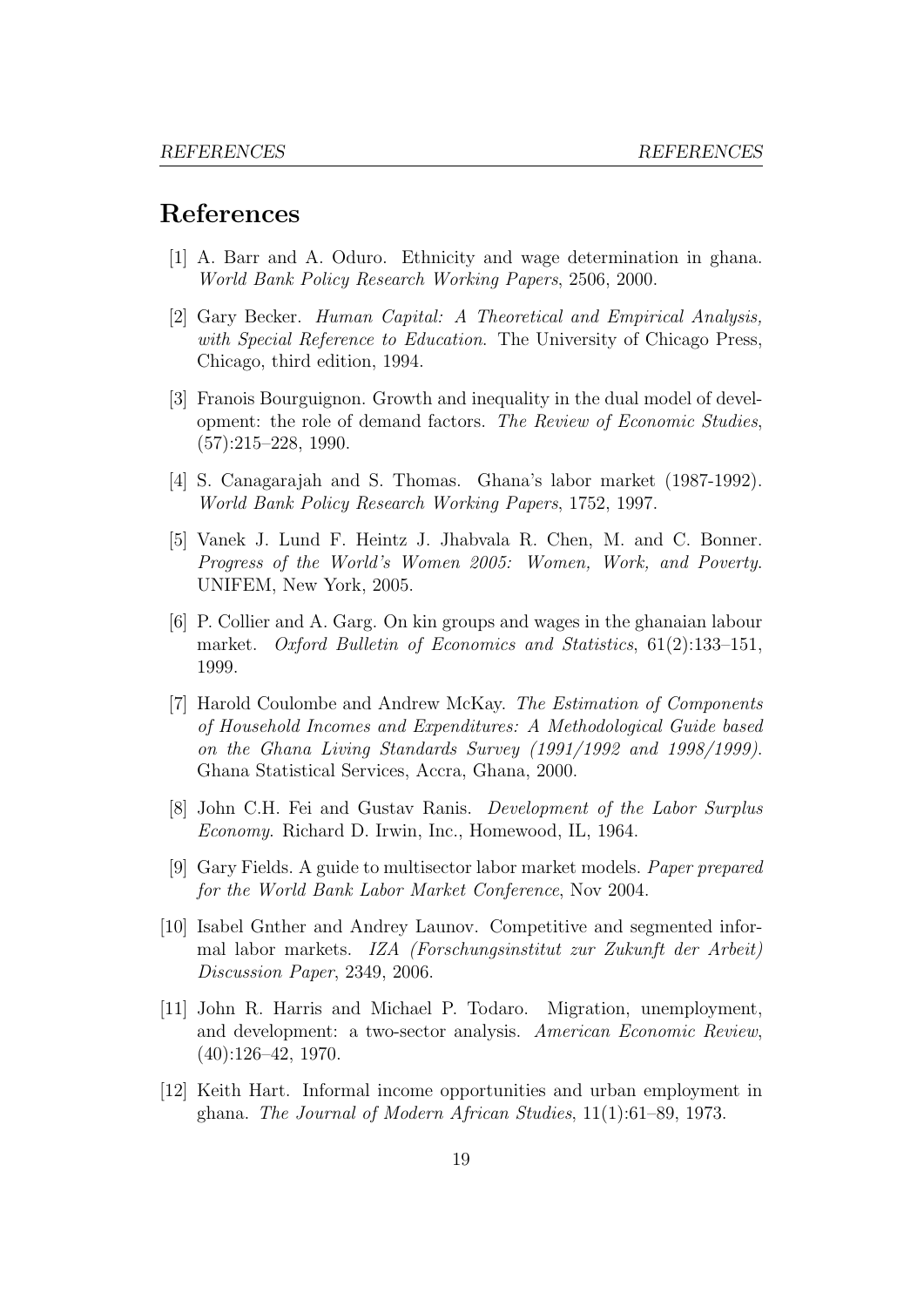- [13] James J. Heckman and V. Joseph Hotz. An investigation of the labor market earnings of panamanian males: evaluating the sources of inequality. Journal of Human Resources, 21(4):507-42, 1986.
- [14] Ralf Hussmanns. Statistical definition of informal employment: guidelines endorsed by the 17th international conference of labour statisticians. Paper prepared for the 7th Meeting of the Expert Group on Informal Sector Statistics, 2004. Delhi Group.
- [15] W. A. Lewis. Economic development with unlimited supplies of labor. Manchester School of Economic and Social Studies, 22(2):139–91, 1954.
- [16] A.) Mazumdar, D. (with Mazaheri. Wages and employment in africa. regional program on enterprise development (rped). World Bank Discussion Paper, 109, 2000.
- [17] Kate Meagher. Crisis, informalization, and the urban informal sector in sub-saharan africa. Development and Change, (26):259–84, 1995.
- [18] J. Mincer. Investment in human capital and personal income distribution. Journal of Political Economy, (66):281–, Aug 1958.
- [19] R.E. Pahl. The politics of work. Political Quarterly, 56(4):331–45, 1985.
- [20] H.A. Sackey. Modelling poverty in sub-saharan africa and policy implications for poverty reduction: Evidence from ghana. Canadian Journal of Development Studies, 25(4):611–24, 2004.
- [21] T. Schultz. Investment in Human Capital. The Role of Education and of Research. The Free Press, New York, 1971.
- [22] Joseph E. Stiglitz. Alternative theories of wage determination and unemployment in the ldcs: The labor turnover model. *Quarterly Journal* of Economics, (88):194–227, 1974.
- [23] Joseph E. Stiglitz. Duality and Development: Some Reflections on Economic Policy, pages 55–84. Development, Duality, and the International Economic Regime. The University of Michigan Press, Ann Arbor, MI, 1999.
- [24] Francis Teal. Education, incomes, poverty and inequality in ghana in the 1990s. Center for the Study of African Economies Working Paper, 21, 2001. Oxford University.